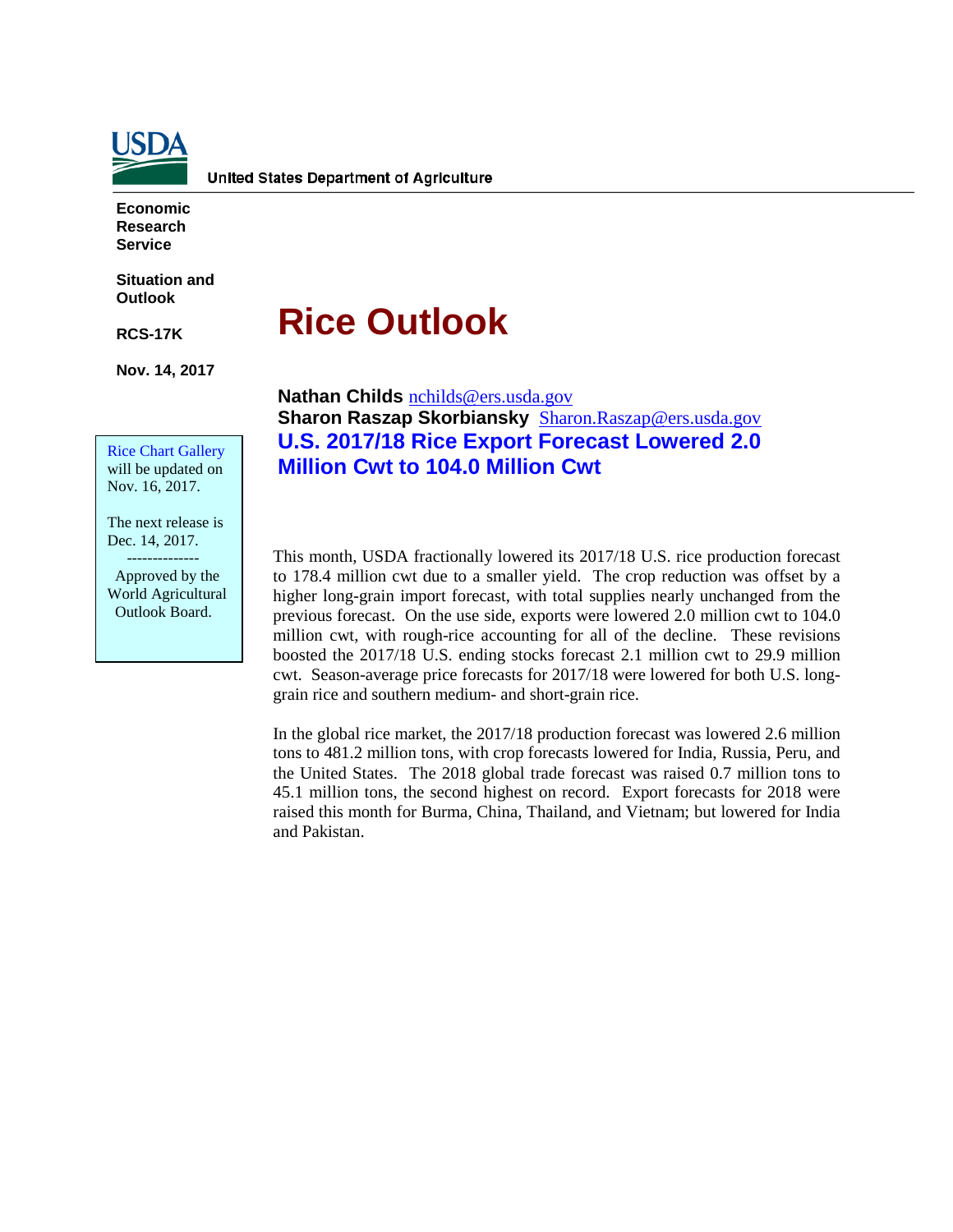# *U.S. 2017/18 Rice Crop Forecast Lowered Slightly; Import Forecast Increased*

There were two nearly offsetting 2017/18 U.S. rice supply-side revisions this month. First, the 20017/18 U.S. rice crop forecast was lowered 0.2 million cwt to 178.4 million cwt, down 20 percent from a year earlier. The downward revision was due to a lower yield. At 7,461 pounds per acre, the 2017/18 average field yield is 9 pounds below the October forecast but 3 percent larger than a year earlier. Harvested area remains estimated at 2.39 million acres, 23 percent below a year earlier and the lowest since 1987/88.

By class, the 2017/18 U.S. long-grain production forecast was lowered 144,000 cwt to 126.1 million cwt, a 24-percent decline from a year earlier and the smallest since 2011/12. The 2017/18 U.S. medium- and short-grain production forecast was lowered 60,000 cwt to 52.24 million cwt, down 9 percent from a year earlier and the smallest since 2008/09.

This month, USDA's National Agricultural Statistics Service lowered its 2017/18 yield estimates in Louisiana and Texas, but raised its yield estimates in Arkansas and Missouri. For Texas, this is the second consecutive month for a yield reduction. At 6,300 pounds per acre, the Texas yield is down 500 pounds from the October estimate, down 700 pounds from the September estimate and 14 percent below a year earlier. This is the lowest yield for Texas since 1999/2000. In late August, Hurricane Harvey struck much of the Texas rice growing areas. Although almost all of the Texas main rice crop was already harvested, many growers in the Texas Rice Belt also harvest a second crop, the ratoon crop, from the stubble remaining in the field of the first crop harvest. This additional rice production is included in the average yield. Field conditions, input costs, and rice prices are the main factors behind the decision to harvest or not harvest a ratoon crop. Field conditions after the main crop harvest impact the ratoon crop yield as well.

Around half the growers in Southwest Louisiana will typically harvest a ratoon crop if prices and field conditions are favorable. This year, growers in Southwest Louisiana received heavy rainfall in August from Hurricane Harvey. Much as with Texas, the bulk of the main crop was already harvested in Southwest Louisiana prior to Harvey's arrival. Louisiana's 2017/18 yield was lowered 100 pounds per acre to 6,900 pounds, up 4 percent from a year earlier. Missouri's 2017/18 yield was raised 300 pounds to a record 7,400 pounds, up 11 percent from a year earlier. The Arkansas 2017/18 yield was raised 50 pounds per acre to 7,400 pounds, 7 percent above a year earlier. In 2016/17, adverse weather reduced yields in both Arkansas and Missouri.

In contrast to the 2017/18 production forecast, the U.S. 2017/18 import forecast was raised 0.3 million cwt to 24.5 million cwt, up 4 percent from a year earlier and the highest on record. The upward revision was based on U.S. Census Bureau reported imports for August and September. Long-grain accounted for all of the upward revision in U.S. imports. At a near-record 21.3 million cwt, U.S. 2017/18 long-grain rice imports are up 0.3 million cwt from the previous forecast and 5 percent larger than a year earlier. Medium- and short-grain imports remain forecast at 3.2 million cwt, nearly unchanged from a year earlier.

Through September 2017, U.S, imports of all rice on an actual shipment weight basis were 19 percent above a year earlier. At 68,116 tons, U.S. rice imports in September were the highest since March 2017 and the fourth consecutive month of increasing imports. Aromatics account for nearly all of the year-toyear increase through September. Thailand, the largest supplier of U.S. rice imports, shipped 86,306 tons of rice to the U.S. through September 2017, up 24.5 percent from a year earlier. Nearly all of these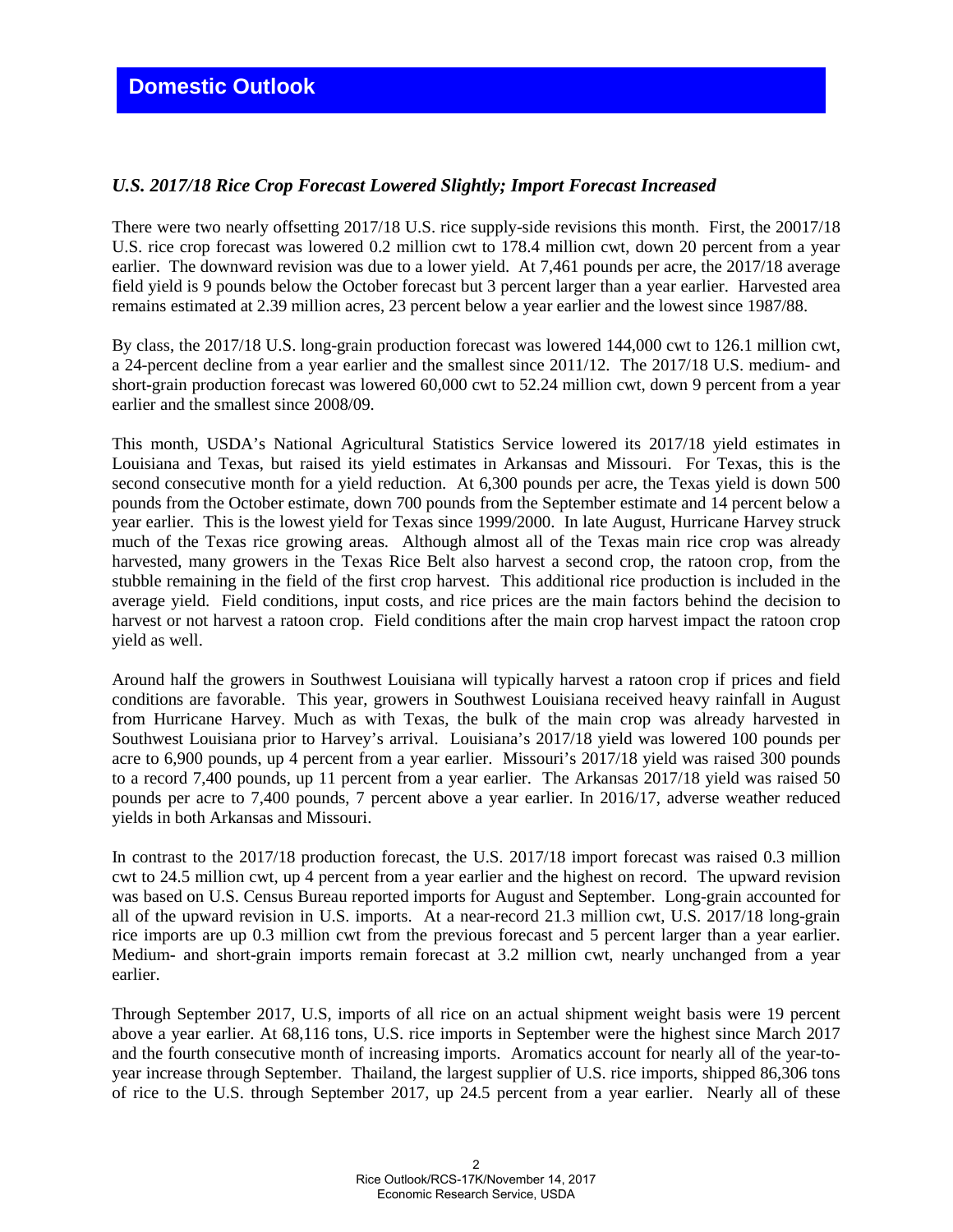imports were Thailand's premium jasmine rice. India, typically the second largest U.S. supplier, shipped 33,047 tons of rice to the U.S. through September 2017, up 37 percent from a year ago. The bulk of U.S. rice purchases from India are its premium basmati rice. Both aromatics are classified as long-grain. In contrast to the aromatic imports, U.S. imports of broken kernel rice through September 2017 were just 1,552 tons, 500 tons below a year earlier and the lowest since 2005/06.

# *U.S. 2017/18 Export Forecast Lowered 2.0 Million Cwt to 104 Million Cwt*

A slow pace of shipments and sales through late October and expectations regarding sales and shipments the rest of the market year resulted in a 2-million cwt reduction in the 2017/18 U.S. all-rice export forecast to 104.0 million cwt. This is down 11 percent from a year ago, with both the long-grain and the medium- and short-grain export forecasts each lowered 1.0 million cwt. At 74.0 million cwt, U.S. longgrain exports are forecast 6 percent below a year earlier. Based on U.S. Census trade data through September and shipment data from the weekly *U.S. Export Sales* report, U.S. exports of long-grain rice were well behind a year earlier to Central America, South America, and the Middle East. In contrast, U.S. long-grain shipments to Mexico and Haiti were ahead of a year earlier. Shipments to Sub-Saharan Africa were also up slightly, but the volume remains very low.

U.S. medium- and short-grain exports are projected at 30.0 million cwt, 21 percent below a year earlier. U.S. shipments through late October were well behind a year earlier to both Northeast Asia and the Mediterranean, which together account for the bulk of U.S. medium- and short-grain rice exports. While the U.S. is expected to achieve its typical level of World Trade Organization sales to Japan, South Korea, and Taiwan, U.S. sales to the Mediterranean are expected to be lower this year.

By type, U.S. rough-rice exports are projected at 38.0 million cwt, down 2.0 million cwt from the previous forecast and 11 percent below a year earlier. U.S. sales to South America, nearly all long-grain, and sales to North Africa, nearly all medium- and short-grain, are well behind a year earlier. Milled rice exports (brown- and milled-rice exports on a rough-rice basis) remain projected at 66.0 million cwt, also 11 percent below a year earlier. The U.S. continues to face competition in the milled-rice market in both Sub-Saharan Africa and the Middle East. In addition, South American exporters have been increasing sales to U.S. milled rice markets in Latin America.

Total domestic and residual use of U.S. rice in 2017/18 remains projected at 115.0 million cwt, 12.5 percent smaller than a year earlier. The year-to-year decline in domestic and residual use is also largely driven by projections for a smaller crop and by higher prices. Long-grain domestic and residual use remains projected at 88.0 million cwt, 12 percent below 2016/17. Medium- and short-grain domestic use remains projected at 27.0 million cwt, 15 percent below a year earlier and the lowest since 1988/89.

U.S. all-rice 2017/18 ending stocks are projected at 29.9 million cwt, up 2.1 million cwt from the previous forecast but 35 percent below a year earlier and the smallest since 2007/08. The ending stocksto-use ratio is projected at 13.7 percent, down from 18.6 percent a year earlier. Long-grain ending stocks are forecast at 16.5 million cwt, up 1.2 million cwt from the previous forecast but 47 percent below a year earlier. The long-grain stocks-to-use ratio is forecast at 10.2 percent, down from 17.4 percent a year earlier. Medium- and short-grain ending stocks are forecast at 9.9 million cwt, up 0.94 million cwt from the previous forecast but 14 percent below a year earlier. These are the smallest U.S. medium- and shortgrain stocks since 2008/09. The medium- and short-grain stocks-to-use ratio is forecast at 17.4 percent, up from 16.5 percent in 2016/17.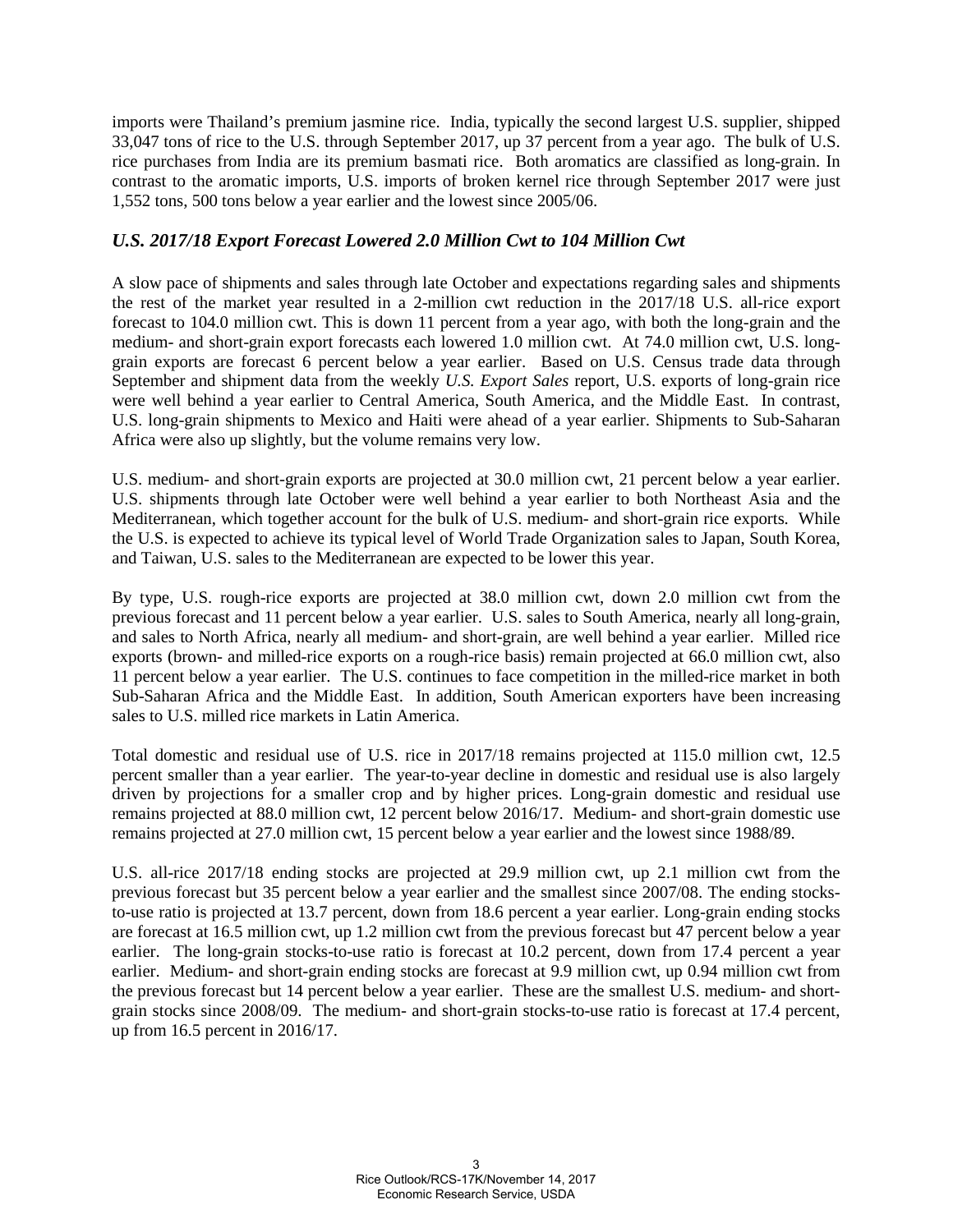# *U.S. 2017/18 Long-Grain and Southern Medium- and Short-grain Season-Average Farm Prices Lowered*

This month, USDA lowered its 2017/18 U.S. season-average farm price (SAFP) for both long-grain rice and for southern medium- and short-grain rice. In addition, NASS made small revisions for the 2016/17 SAFPs for both classes of rice in both regions. The 2017/18 revisions were largely based on reported monthly cash prices and marketings through September and expectations regarding prices and marketings the remainder of the market year. The 2017/18 long-grain SAFP is projected at \$11.80-\$12.80 per cwt, down 20 cents on both ends of the forecast range from last month but well above the revised \$9.64 in 2016/17. The Southern medium- and short-grain 2017/18 SAFP is forecast at \$12.00-\$13.00 per cwt, also down 20 cents on both ends of the range from the previous forecast but up from a revised \$10.10 in 2016/17. The California medium- and short-grain 2017/18 SAFP remains forecast at \$15.50-\$16.50, up from a revised \$13.70 in 2016/17. The 2017/18 U.S. medium- and short-grain SAFP is forecast at \$14.60-\$15.60 per cwt, down 10 cents on both ends of the forecast range from last month but above a revised \$12.90 in 2016/17. The 2017/18 all rice SAFP is projected at \$12.50-\$13.50 per cwt, down 20 cents on both the high and low ends of the range from the previous forecast and higher than the revised \$10.40 a year earlier.

In late October, USDA reported a long-grain monthly average cash price for September of \$11.20 per cwt, up 60 cents from August and the highest since March 2016 and the fifth consecutive month of an increase. The California September medium- and short-grain cash price was reported at \$13.90 per cwt, down 30 cents from August. The September southern medium- and short-grain price was reported at \$11.20 per cwt, up 20 cents from August and the highest since February 2016. The September U.S. medium- and short-grain price was reported at \$13.10 per cwt, down 70 cents from August. The all-rice September price was reported at \$11.60 per cwt, up 50 cents from August and the highest since August 2016.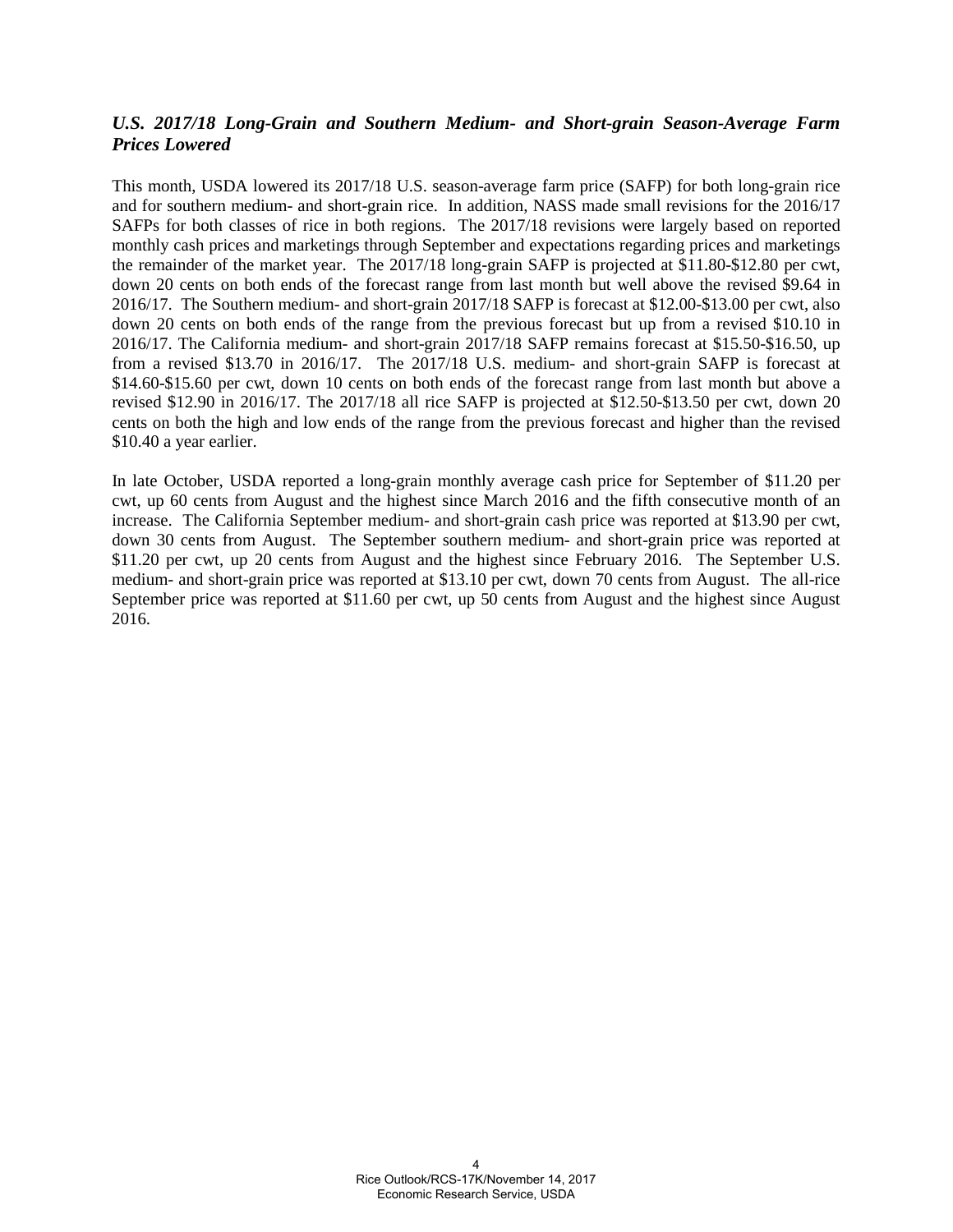# *Global 2017/18 Rice Production Forecast Lowered 2.6 Million Tons to 481.2 Million Tons*

Global rice production in 2017/18 is forecast at 481.2 million tons (milled basis), down 2.6 million tons from the previous forecast and 5.4 million tons below the 2016/17 record. At 160.0 million hectares, global harvested area in 2017/18 is down 0.7 million hectares from a year earlier, with Bangladesh, China, India, the Philippines, and the United States accounting for the bulk of the area decline. The average global yield of 4.49 tons per hectare is down from the year-earlier record of 4.52 tons, with a weaker yield in India a major factor.

This month, USDA lowered its 2017/18 crop forecasts for four countries. The largest downward revision was for India, where 20017/18 production was lowered 2.5 million tons to 107.5 million tons based on a 1.8-million hectare reduction in area to 42.7 million hectares. The area reduction was based on adverse weather in various parts of the country. India's 2017/18 production is second only to the year-earlier record. In addition, Russia's 2017/18 rice production forecast was lowered 50,000 tons to 650,000 tons based on smaller area reported by the Government. Argentina's 2017/18 production was lowered 46,000 tons to 834,000 tons, also due to smaller area. Finally, the U.S. 2017/18 crop was lowered 6,000 tons to 5.66 million tons due to a slightly lower yield reported by NASS in the November 9, *Crop Production* report.

There were 3 production revisions this month for 2016/17. The largest was a 421,000-ton reduction in Vietnam's 2016/17 production estimate to 27.55 million tons due to a reduced area estimate in the Mekong River Delta caused by adverse weather impacting its summer-autumn crop. The summer-autumn crop is typically harvested August-October. Peru's 2016/17 production estimate was lowered 140,000 tons to 2.2 million tons based on slightly smaller area and a much lower yield. Finally, Brazil's 2016/17 production estimate was raised 1,000 tons to 8.38 million based on an even higher record yield. Brazil's area estimate was actually lowered.

The 2017/18 global ending stocks forecast was lowered 2.6 million tons to 138.9 million tons, up 0.8 million from 2016/17 and the highest since the 2000/01 record of 146.7 million tons. India accounts for most of the month-to-month reduction in the 2017/18 global ending stocks forecast. China accounts for most of the year-to-year increase in 2017/18 global ending stocks.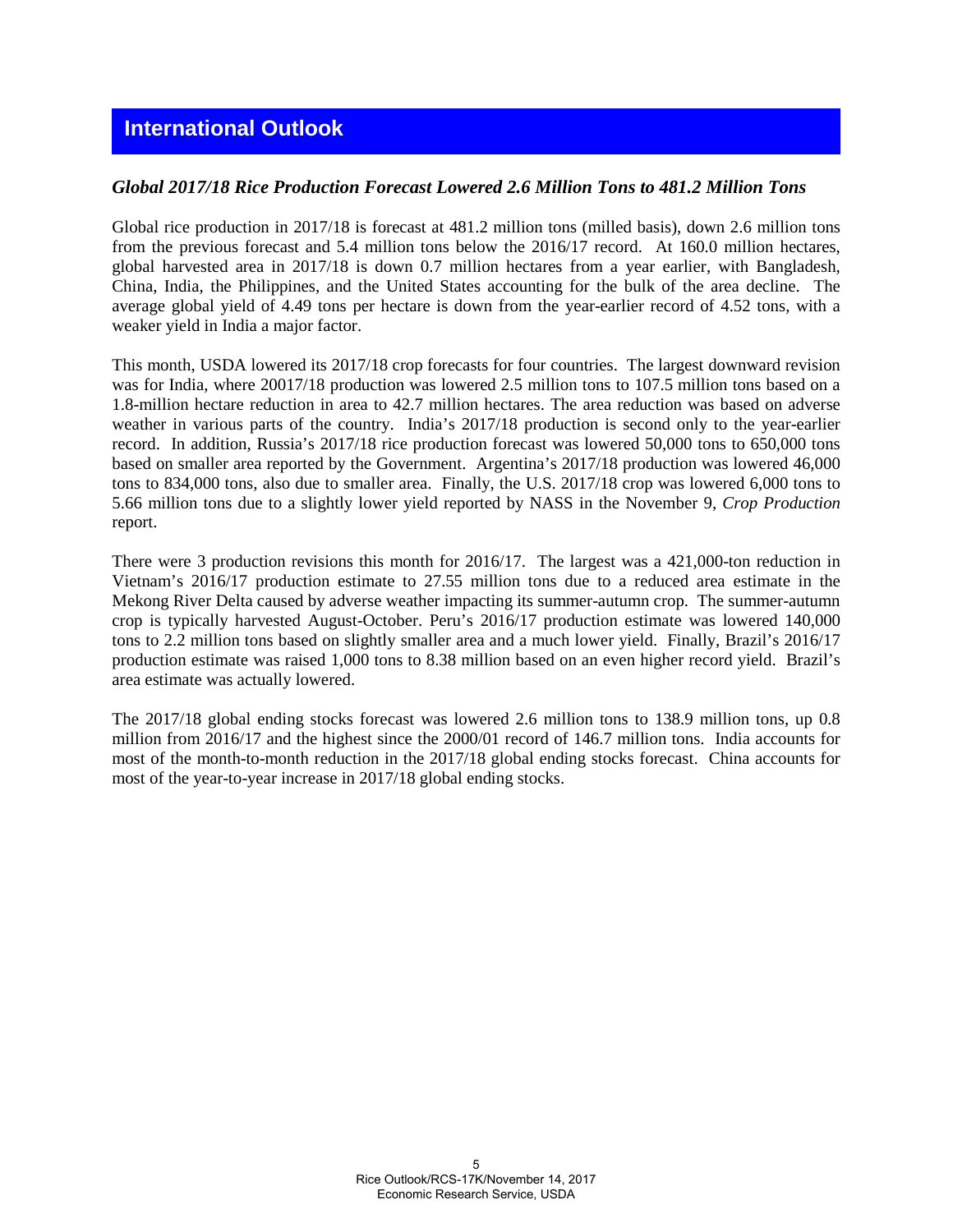

**Map 1: Production forecast for market year 2017/18, November 2017** 

Source: U.S. Dept. of Agriculture, Foreign Agricultural Service, Production, Supply and Distribution database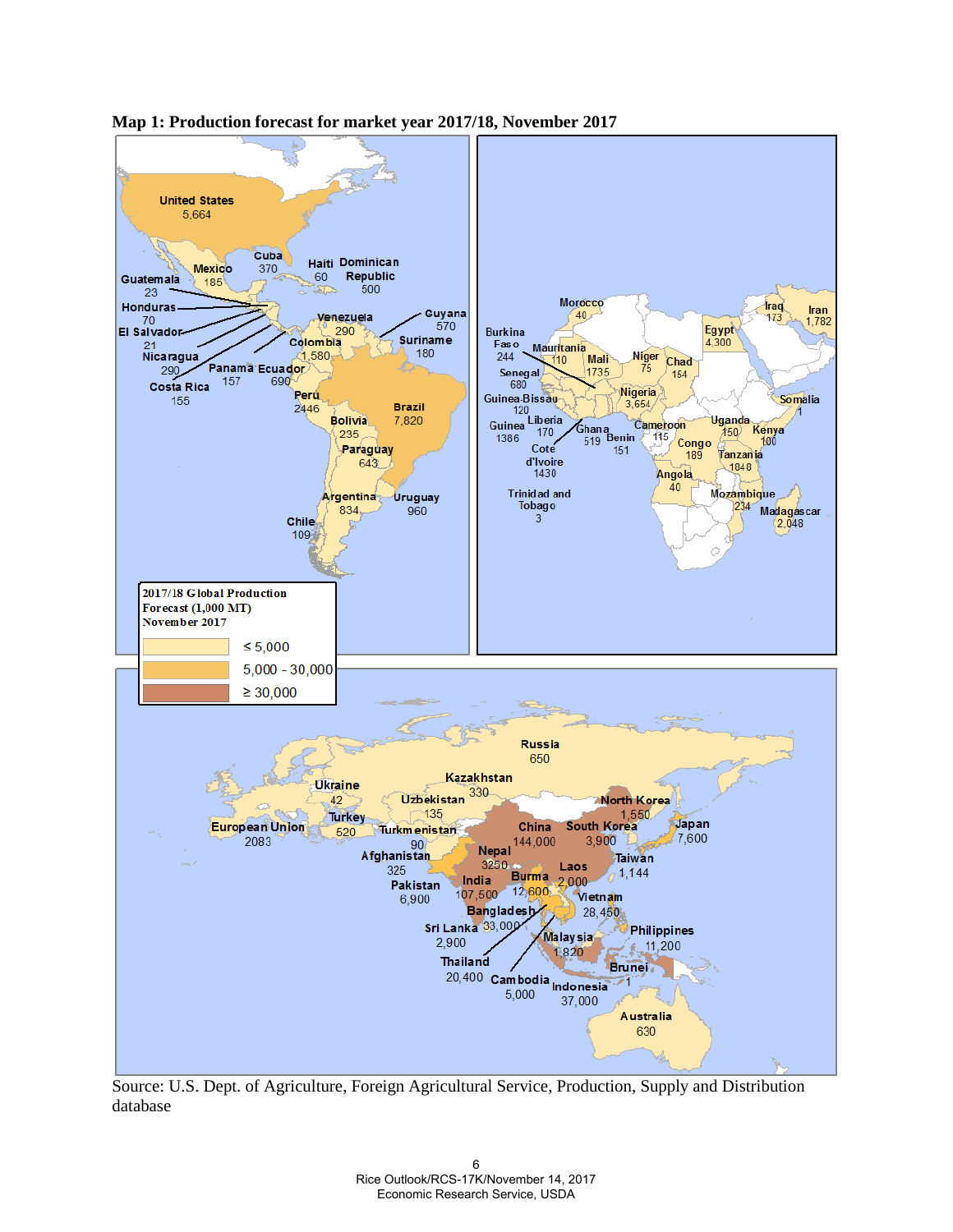

**Map 2: Changes in production forecast from marketing years 2016/17 to 2017/18, November 2017** 

Source: U.S. Dept. of Agriculture, Foreign Agricultural Service, Production, Supply and Distribution database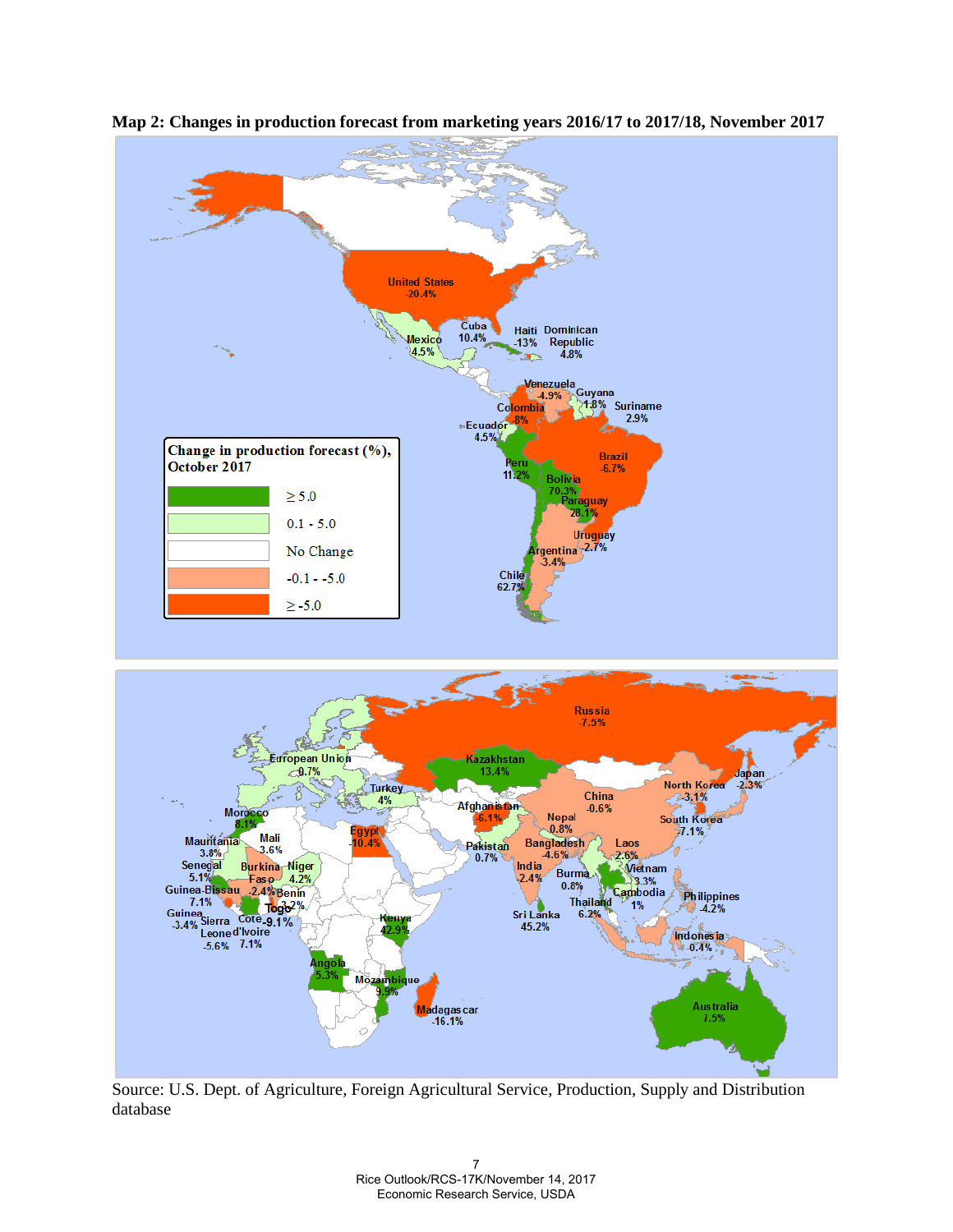# *Global Rice Trade Projected Second Highest on Record in 2018*

Global rice trade in 2018 is projected at 45.1 million tons, down 0.6 million tons from the 2017 record and the second highest on record. On the export side, shipments in 2018 are projected to be smaller from Argentina, Burma, Cambodia, Thailand, the United States, and Uruguay. In contrast, Australia, India, Pakistan, and Vietnam are projected to export more rice in 2018. On the import side, Egypt, Iran, Kenya, Malaysia, Nigeria, and Sri Lanka are projected to purchase less rice in 2018. In contrast, Bangladesh, Cote d'Ivoire, Madagascar, and the Philippines are projected to import more rice in 2018 than in 2017.

| Table A - Rice exports at a glance for 2017 and 2018 (1,000 MT), November 2017 |        |                 |    |                  |               |                                                      |  |  |  |  |  |
|--------------------------------------------------------------------------------|--------|-----------------|----|------------------|---------------|------------------------------------------------------|--|--|--|--|--|
| Country or                                                                     | Trade  | Month-to-month  |    | Year-to-year     |               | Comments on month-to-month forecast changes          |  |  |  |  |  |
| region                                                                         |        | forecast change |    | forecast change  |               |                                                      |  |  |  |  |  |
| Thousand metric tons                                                           |        |                 |    |                  |               |                                                      |  |  |  |  |  |
| Rice Exports, 2018                                                             |        |                 |    |                  |               |                                                      |  |  |  |  |  |
| <b>Burma</b>                                                                   | 2,600  | 500             | ⇧  | $-200$           |               | Large monthly sales to China, Africa and EU          |  |  |  |  |  |
| China                                                                          | 1,100  | 100             | ⇧  | $\boldsymbol{0}$ | $\Rightarrow$ | Increased exports (incl. Africa and Turkey)          |  |  |  |  |  |
| Costa Rica                                                                     | 5      | 5               | ⇧  | $-1$             | J             |                                                      |  |  |  |  |  |
| India                                                                          | 11,600 | $-200$          | ⇩  | 200              |               | Smaller crop, though larger beginning stocks         |  |  |  |  |  |
| Japan                                                                          | 60     | $-20$           | ⇩  | 5                | ⇧             |                                                      |  |  |  |  |  |
| Mexico                                                                         | 90     | 88              | ⇧  | $\Omega$         | ⇨             | Sales to Venezuela                                   |  |  |  |  |  |
| Pakistan                                                                       | 3,800  | $-300$          | ⇩  | 200              |               | Slow exports and smaller crop                        |  |  |  |  |  |
| Paraguay                                                                       | 520    | 20              | ⇧  | 20               | ⇑             | Pace of trade                                        |  |  |  |  |  |
| Russia                                                                         | 170    | $-10$           | IJ | $-10$            | Л,            | Smaller crop                                         |  |  |  |  |  |
| Thailand                                                                       | 10,200 | 200             | ⇧  | $-800$           |               | Strong trade and competitive prices                  |  |  |  |  |  |
| Vietnam                                                                        | 6.300  | 300             | ⇧  | 100              |               | Strong trade (incl. China)                           |  |  |  |  |  |
| Rice Exports, 2017                                                             |        |                 |    |                  |               |                                                      |  |  |  |  |  |
| Argentina                                                                      | 500    | $-50$           | ⇩  | $-27$            |               | Tigther supplies and higher prices                   |  |  |  |  |  |
| <b>Burma</b>                                                                   | 2,800  | 400             | ⇧  | 1,500            |               | High monthly exports to China, Africa and EU         |  |  |  |  |  |
| China                                                                          | 1,100  | 200             | ⇧  | 732              | ⇑             | Increased exports (incl. Africa and Turkey)          |  |  |  |  |  |
| Costa Rica                                                                     | 6      | 6               | ⇧  | $-2$             | J,            |                                                      |  |  |  |  |  |
| India                                                                          | 11,400 | 200             | ⇧  | 1,360            | ⇑             | Strong basmati exports                               |  |  |  |  |  |
| Pakistan                                                                       | 3,600  | $-300$          | ⇩  | $-400$           |               | Slow exports and smaller crop                        |  |  |  |  |  |
| Paraguay                                                                       | 500    | 30              | ⇑  | $-57$            | Į,            | Pace of trade                                        |  |  |  |  |  |
| Peru                                                                           | 40     | $-20$           | U  | $-10$            | л             | Decreased border trade due to weather conditions     |  |  |  |  |  |
| Thailand                                                                       | 11,000 | 200             | ⇧  | 1,133            |               | Strong trade and competitive prices (record exports) |  |  |  |  |  |
| Uruguay                                                                        | 1,000  | 75              | ⇧  | $\overline{4}$   | ⇑             | Pace of trade                                        |  |  |  |  |  |
| Vietnam                                                                        | 6.200  | 200             | ⇧  | 1,112            |               | Strong trade (incl. China)                           |  |  |  |  |  |

Source: U.S. Dept. of Agriculture, Foreign Agriculture Service, Production, Supply and Distribution data base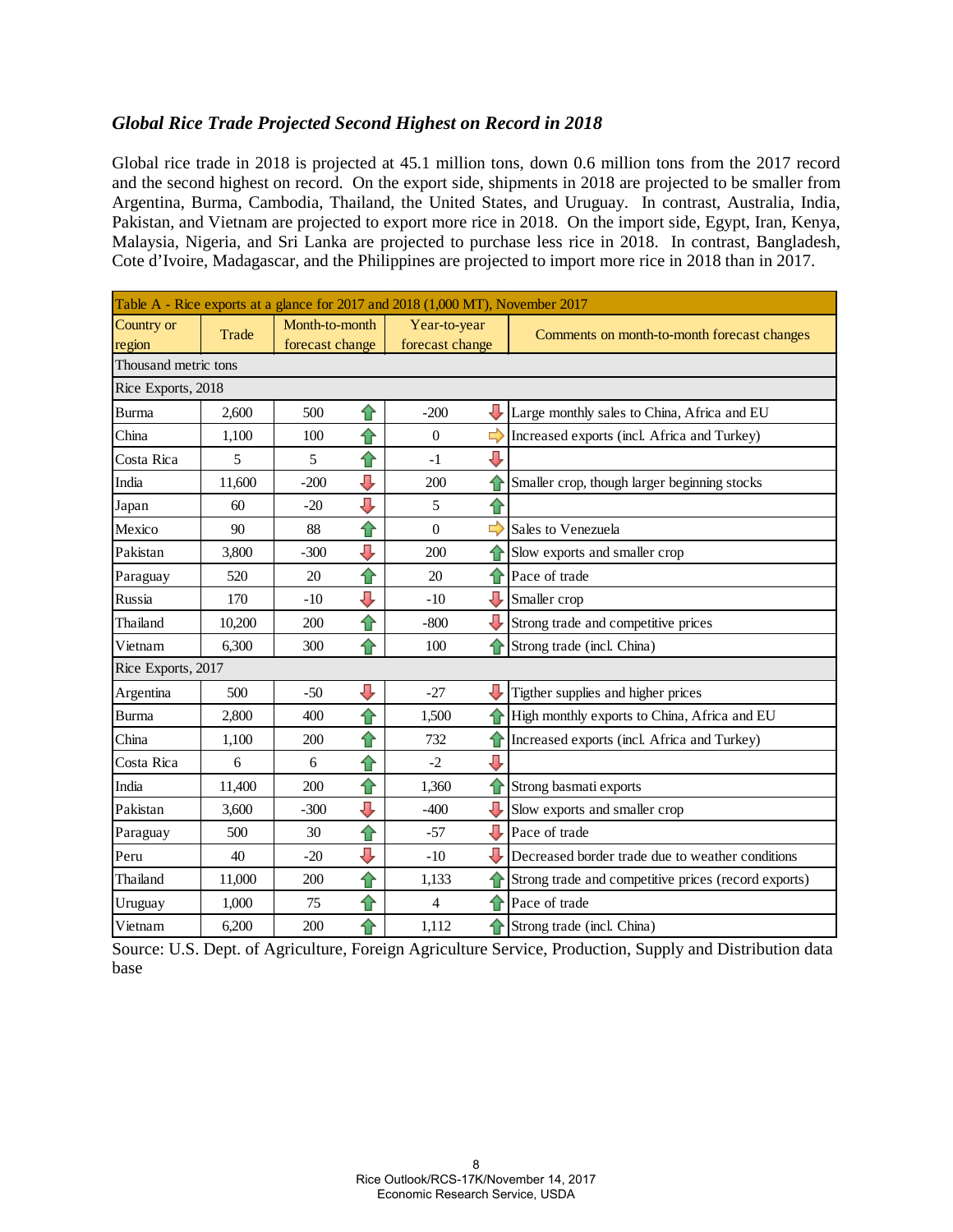| Table B - Rice imports at a glance for 2017 and 2018 (1,000 MT), November 2017 |       |                 |   |                  |               |                                                                   |  |  |  |
|--------------------------------------------------------------------------------|-------|-----------------|---|------------------|---------------|-------------------------------------------------------------------|--|--|--|
| Country or                                                                     | Trade | Month-to-month  |   | Year-to-year     |               | Comments on month-to-month forecast changes                       |  |  |  |
| region                                                                         |       | forecast change |   | forecast change  |               |                                                                   |  |  |  |
| Thousand metric tons                                                           |       |                 |   |                  |               |                                                                   |  |  |  |
| Rice Imports, 2018                                                             |       |                 |   |                  |               |                                                                   |  |  |  |
| Angola                                                                         | 600   | 25              | ⇧ | $\boldsymbol{0}$ | ⇨             | Rapid consumption growth and Pakistan imports                     |  |  |  |
| Argentina                                                                      | 9     | 4               | ⇧ | $\boldsymbol{0}$ | ⇨             |                                                                   |  |  |  |
| Benin                                                                          | 500   | 25              | ⇧ | $-25$            | J             | Increased imports from India                                      |  |  |  |
| Cameroon                                                                       | 575   | 35              | ⇧ | 25               | €             | Pace of trade                                                     |  |  |  |
| Ecuador                                                                        | 50    | 50              | ⇧ | 10               | €             | Cross border trade with Peru                                      |  |  |  |
| Iraq                                                                           | 1,100 | 50              | ⇑ | 50               | €             | Increased on government purchases and tenders                     |  |  |  |
| Kazakhstan                                                                     | 50    | 35              | ⇧ | -50              | ⇩             | Increased imports from Pakistan                                   |  |  |  |
| Kenya                                                                          | 600   | 80              | ⇧ | -50              | IJ            | Increased imports from Pakistan                                   |  |  |  |
| Laos                                                                           | 100   | -50             | ⇩ | $\boldsymbol{0}$ | 5             | Decreased imports from Thailand                                   |  |  |  |
| Mexico                                                                         | 850   | 50              | ⇧ | $-20$            | ⇩             | Pace of trade                                                     |  |  |  |
| Mozambique                                                                     | 700   | 25              | ⇧ | $-50$            | ⇩             | Strong consumption growth and strong imports                      |  |  |  |
| Qatar                                                                          | 200   | 20              | ⇧ | $\boldsymbol{0}$ | $\Rightarrow$ | Increased imports from India                                      |  |  |  |
| Russia                                                                         | 240   | 40              | ⇧ | 20               | ⇑             | Increased imports from Asia                                       |  |  |  |
| Tanzania                                                                       | 240   | 40              | ⇧ | $\mathbf{0}$     | ⇨             | Increased basmati imports from Pakistan                           |  |  |  |
| Togo                                                                           | 200   | 30              | ⇧ | 30               | ⇧             | Strong pace of trade                                              |  |  |  |
| <b>United States</b>                                                           | 760   | 10              | ⇧ | $\mathbf{0}$     |               | Increased imports from Thailand                                   |  |  |  |
| Rice Imports, 2017                                                             |       |                 |   |                  |               |                                                                   |  |  |  |
| Afghanistan                                                                    | 400   | 25              | ⇧ | 60               |               | Imports from Pakistan                                             |  |  |  |
| Angola                                                                         | 600   | 50              | ⇧ | 130              |               | Rapid consumption growth and Pakistan imports                     |  |  |  |
| Argentina                                                                      | 9     | 4               | ⇧ | $\mathbf{0}$     | $\Rightarrow$ |                                                                   |  |  |  |
| Benin                                                                          | 525   | 50              | ⇧ | 75               | €             | Increased imports from India of non-parboiled rice                |  |  |  |
| Cameroon                                                                       | 550   | 30              | ⇧ | 50               | €             | Pace of trade                                                     |  |  |  |
| Ecuador                                                                        | 40    | 40              | ⇧ | $\mathbf{0}$     | $\Rightarrow$ | Cross border trade with Peru                                      |  |  |  |
| Iraq                                                                           | 1,050 | 50              | ⇧ | 120              | ⇧             | Increased on government purchases and tenders                     |  |  |  |
| Kazakhstan                                                                     | 100   | 75              | ⇧ | 74               | ⇧             | Larger than normal imports from Pakistan                          |  |  |  |
| Kenya                                                                          | 650   | 100             | ⇧ | 150              | ⇑             | Increased imports from Pakistan                                   |  |  |  |
| Laos                                                                           | 100   | $-50$           | ⇩ | 128              | ⇧             | Decreased imports from Thailand                                   |  |  |  |
| Madagascar                                                                     | 400   | 50              | ⇧ | 180              |               | Increased imports from Pakistan and Burma                         |  |  |  |
| Malaysia                                                                       | 1,000 | 100             | ⇑ | 177              | ⇧             | Increased imports from Vietnam                                    |  |  |  |
| Mexico                                                                         | 870   | 50              | ⇧ | 139              |               | Pace of trade                                                     |  |  |  |
| Mozambique                                                                     | 750   | 100             | ⇧ | 125              | ⇧             | Strong consumption growth and strong imports                      |  |  |  |
| Nigeria                                                                        | 2,500 | 100             | ⇧ | 400              | ⇧             | Increased border trade                                            |  |  |  |
| Peru                                                                           | 350   | 50              | ⇧ | 51               | ⇧             |                                                                   |  |  |  |
| Qatar                                                                          | 200   | 20              | ⇧ | 18               | €             | Increased imports from India                                      |  |  |  |
| Russia                                                                         | 220   | 20              | ⇧ | 9                | €             | Increased imports from Asia (incl. Kazakhstan, Thailand, Vietnam) |  |  |  |
| Sierra Leone                                                                   | 400   | 100             |   | 200              | €             | Increased imports from China                                      |  |  |  |
|                                                                                |       |                 | ⇧ |                  |               |                                                                   |  |  |  |
| Somalia                                                                        | 450   | 30              | ⇑ | 100              | ⇧             | Trade to date                                                     |  |  |  |
| Tanzania                                                                       | 240   | 20              | ⇧ | 40               | ⇧             | Increased basmati imports from Pakistan                           |  |  |  |
| Togo                                                                           | 200   | 50              | ⇧ | 50               | €             | Strong pace of trade                                              |  |  |  |
| <b>United States</b>                                                           | 760   | 10              | ⇧ | $\,8\,$          |               | Increased imports from Thailand                                   |  |  |  |

Source: U.S. Dept. of Agriculture, Foreign Agriculture Service, Production, Supply and Distribution database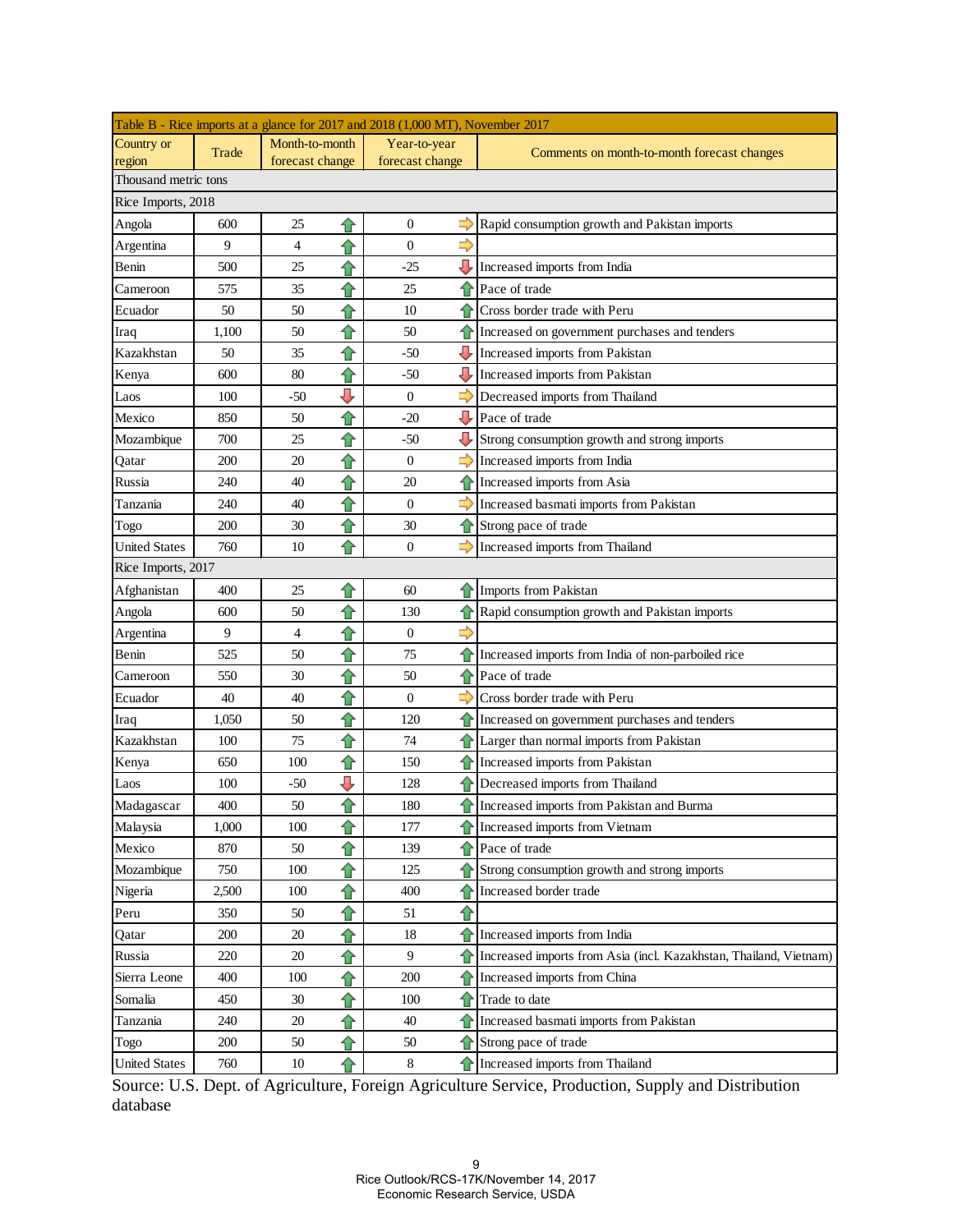#### **Contact Information**

Nathan Childs, (202) 694-5292, nchilds@ers.usda.gov Sharon Raszap Skorbiansky, (202) 694-5335, sharon.raszap@ers.usda.gov Beverly Payton (Web Publishing), (202) 694-5165, bpayton@ers.usda.gov

## **Subscription Information**

Subscribe to ERS e-mail notification service at http://www.ers.usda.gov/subscribe-to-ers-e-newsletters.aspx to receive timely notification of newsletter availability.

#### *Data*

*Rice Monthly Tables http://www.ers.usda.gov/publications/rcs-rice-outlook/*

*Rice Chart Gallery http://www.ers.usda.gov/data-products/rice-chart-gallery.aspx*

# *Related Websites*

Rice Outlook http://www.ers.usda.gov/publications/rcs-rice-outlook/ Rice Topic http://www.ers.usda.gov/topics/crops/rice.aspx WASDE http://usda.mannlib.cornell.edu/MannUsda/viewDocumentInfo.do?documentID=1194 Grain Circular http://www.fas.usda.gov/grain\_arc.asp

The U.S. Department of Agriculture (USDA) prohibits discrimination in all its programs and activities on the basis of race, color, national origin, age, disability, and, where applicable, sex, marital status, familial status, parental status, religion, sexual orientation, genetic information, political beliefs, reprisal, or because all or a part of an individual's income is derived from any public assistance program. (Not all prohibited bases apply to all programs.) Persons with disabilities who require alternative means for communication of program information (Braille, large print, audiotape, etc.) should contact USDA's TARGET Center at (202) 720-2600 (voice and TDD). To file a complaint of discrimination write to USDA, Director, Office of Civil Rights, 1400 Independence Avenue, S.W., Washington, D.C. 20250-9410 or call (800) 795- 3272 (voice) or (202) 720-6382 (TDD). USDA is an equal opportunity provider and employer.

## **E mail Notification**

Readers of ERS outlook reports have two ways they can receive an e-mail notice about release of reports and associated data.

• Receive timely notification (soon after the report is posted on the web) via USDA's Economics, Statistics and Market Information System (which is housed at Cornell University's Mann Library). Go to http://usda.mannlib.cornell.edu/ MannUsda/aboutEmailService.do and follow the instructions to receive e-mail notices about ERS, Agricultural Marketing Service, National Agricultural Statistics Service, and World Agricultural Outlook Board products.

• Receive weekly notification (on Friday afternoon) via the ERS website. Go to http://www.ers.usda.gov/subscrib e-to-ers-e-newsletters.aspx and follow the instructions to receive notices about ERS Outlook reports, Amber Waves magazine, and other reports and data products on specific topics. ERS also offers RSS (really simple syndication) feeds for all ERS products. Go to http://www.ers.usda.gov/rss/ to get started.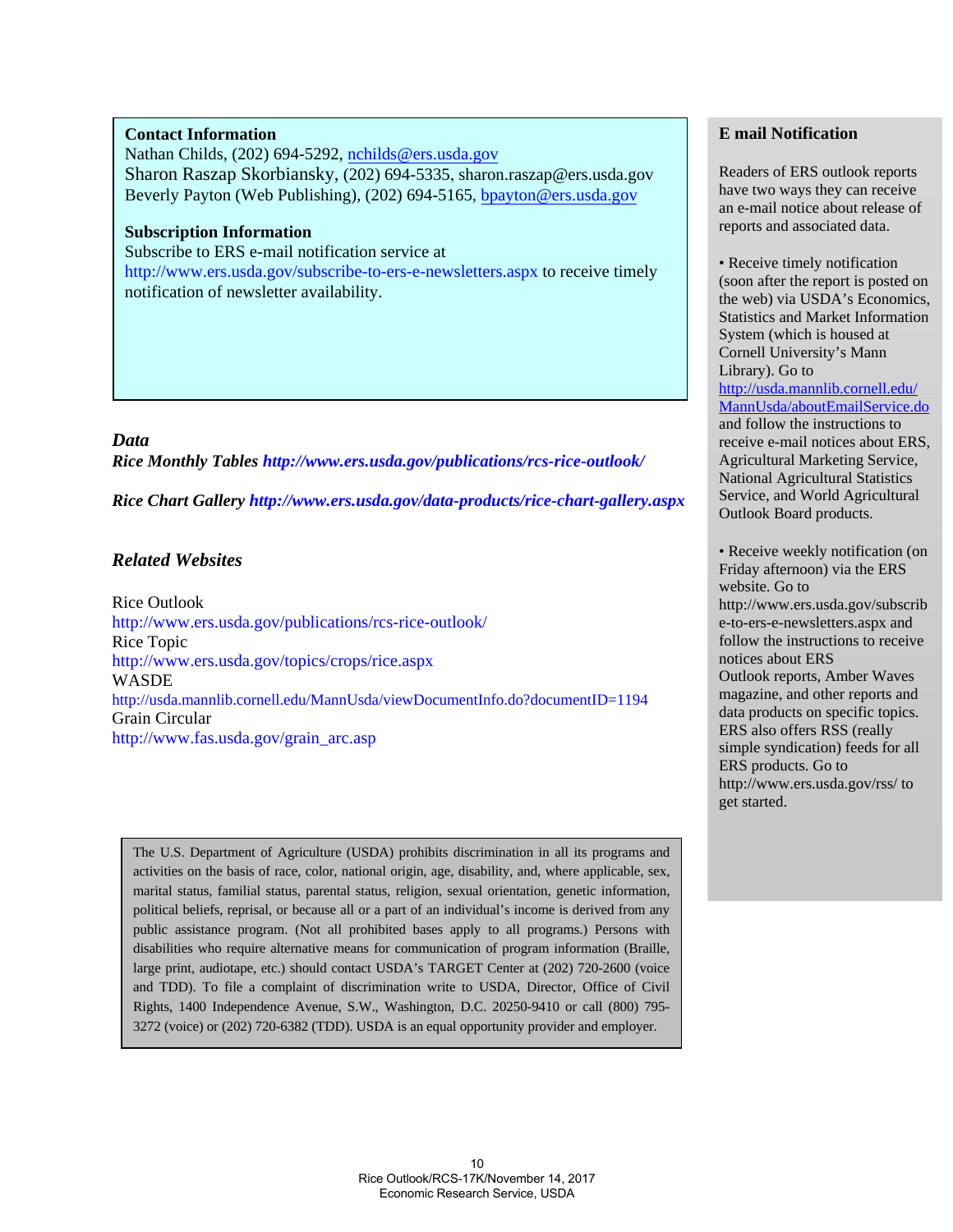# **Tables**

| Table 1--U.S. rice supply and use 1/ |         |             |         |                           |         |         |          |  |  |  |  |  |
|--------------------------------------|---------|-------------|---------|---------------------------|---------|---------|----------|--|--|--|--|--|
| <b>Item</b>                          | 2011/12 | 2012/13     | 2013/14 | 2014/15                   | 2015/16 | 2016/17 | 2017/18  |  |  |  |  |  |
| <b>TOTAL RICE</b>                    |         |             |         |                           |         |         | 2/       |  |  |  |  |  |
| Area:                                |         |             |         | <b>Million acres</b>      |         |         |          |  |  |  |  |  |
| Planted                              | 2.689   | 2.700       | 2.490   | 2.954                     | 2.625   | 3.150   | 2.487    |  |  |  |  |  |
| Harvested                            | 2.617   | 2.679       | 2.469   | 2.933                     | 2.585   | 3.097   | 2.391    |  |  |  |  |  |
|                                      |         |             |         |                           |         |         |          |  |  |  |  |  |
|                                      |         |             |         | Pounds per harvested acre |         |         |          |  |  |  |  |  |
| Yield                                | 7,067   | 7,463       | 7,694   | 7,576                     | 7,472   | 7,237   | 7,461    |  |  |  |  |  |
|                                      |         | Million cwt |         |                           |         |         |          |  |  |  |  |  |
| <b>Beginning stocks</b>              | 48.5    | 41.1        | 36.4    | 31.8                      | 48.5    | 46.5    | 46.0     |  |  |  |  |  |
| Production                           | 184.9   | 199.9       | 190.0   | 222.2                     | 193.1   | 224.1   | 178.4    |  |  |  |  |  |
| Imports                              | 19.4    | 21.1        | 23.1    | 24.6                      | 24.1    | 23.5    | 24.5     |  |  |  |  |  |
| <b>Total supply</b>                  | 252.8   | 262.1       | 249.5   | 278.7                     | 265.8   | 294.1   | 248.9    |  |  |  |  |  |
|                                      |         |             |         |                           |         |         |          |  |  |  |  |  |
| Food, industrial,                    |         |             |         |                           |         |         |          |  |  |  |  |  |
| & residual 3/                        | 108.4   | 116.9       | 122.0   | 131.8                     | 109.9   | 129.4   | N/A      |  |  |  |  |  |
| Seed                                 | 2.4     | 2.2         | 2.4     | 2.1                       | 2.5     | 2.0     | N/A      |  |  |  |  |  |
| Total domestic use                   | 110.8   | 119.0       | 124.4   | 133.9                     | 112.4   | 131.4   | 115.0    |  |  |  |  |  |
| Exports                              | 100.9   | 106.6       | 93.3    | 96.3                      | 107.0   | 116.7   | 104.0    |  |  |  |  |  |
| Rough                                | 33.0    | 34.1        | 28.0    | 32.3                      | 39.3    | 42.5    | 38.0     |  |  |  |  |  |
| Milled 4/                            | 67.9    | 72.5        | 65.3    | 63.9                      | 67.7    | 74.2    | 66.0     |  |  |  |  |  |
|                                      |         |             |         |                           |         |         |          |  |  |  |  |  |
| <b>Total use</b>                     | 211.7   | 225.7       | 217.6   | 230.2                     | 219.3   | 248.0   | 219.0    |  |  |  |  |  |
| Ending stocks                        | 41.1    | 36.4        | 31.8    | 48.5                      | 46.5    | 46.0    | 29.9     |  |  |  |  |  |
|                                      |         |             |         | Percent                   |         |         |          |  |  |  |  |  |
| Stocks-to-use ratio                  | 19.4    | 16.1        | 14.6    | 21.1                      | 21.2    | 18.6    | 13.7     |  |  |  |  |  |
|                                      |         |             |         | $%$ / $\mathsf{cwt}$      |         |         |          |  |  |  |  |  |
| Average farm                         |         |             |         |                           |         |         | 12.50 to |  |  |  |  |  |
| price 5/                             | 14.50   | 15.10       | 16.30   | 13.40                     | 12.20   | 10.40   | 13.50    |  |  |  |  |  |
|                                      |         |             |         |                           |         |         |          |  |  |  |  |  |
|                                      |         |             |         | Percent                   |         |         |          |  |  |  |  |  |
| Average                              |         |             |         |                           |         |         |          |  |  |  |  |  |
| milling rate                         | 69.93   | 70.00       | 71.00   | 70.50                     | 70.00   | 70.00   | 70.00    |  |  |  |  |  |

N/A = not available. 1/ August-July market year; rough equivalent. 2/ Projected. 3/ Residual includes unreported use, processing losses, and estimating errors. 4/ Rough-rice equivalent. 5/ Market-year weighted average. Source: *World Agricultural Supply and Demand Estimates,* USDA, World Agricultural Outlook Board. *Updated November 9, 2017.*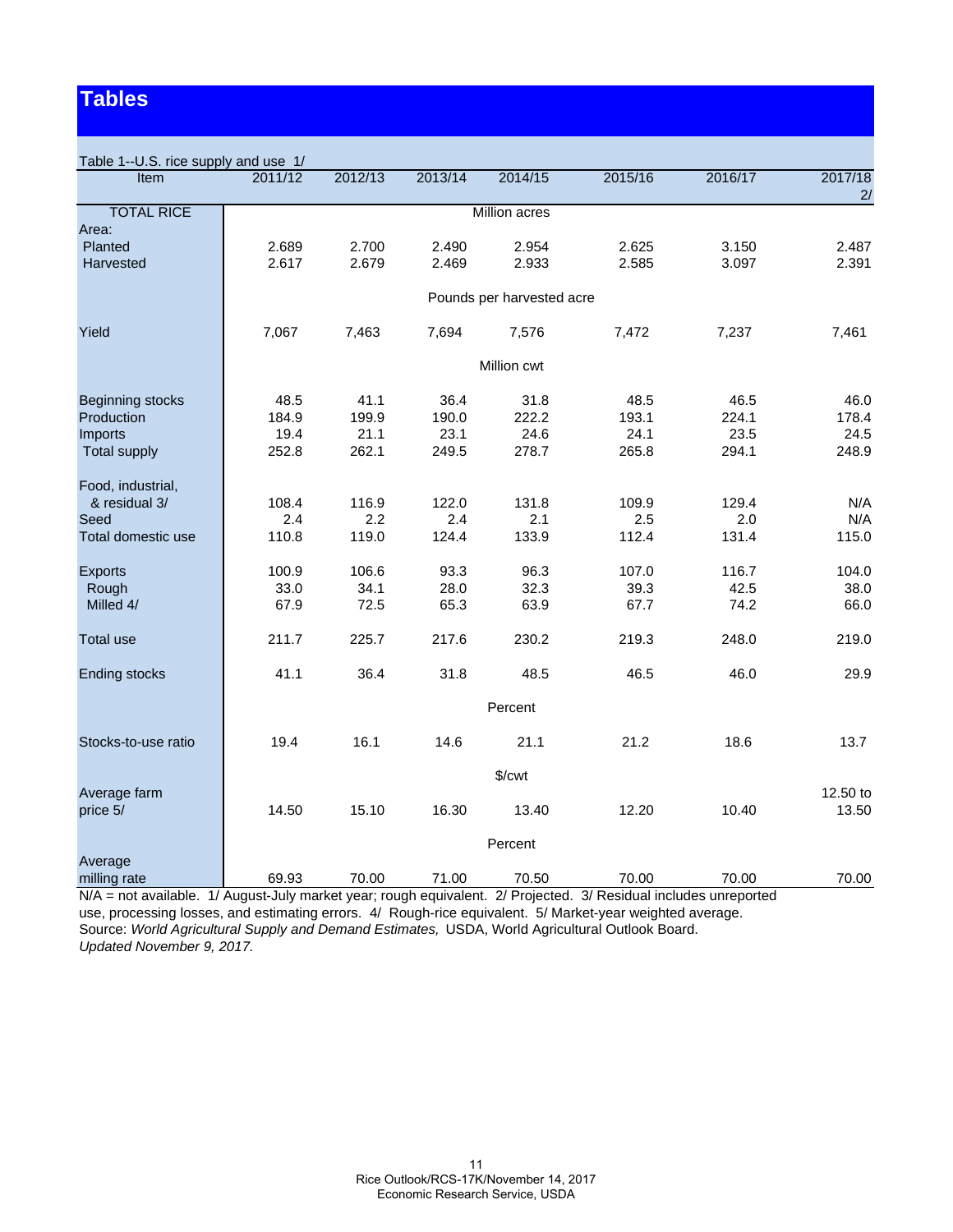| Table 2--U.S. rice supply and use, by class 1/ |               |         |         |                           |         |                   |  |  |  |
|------------------------------------------------|---------------|---------|---------|---------------------------|---------|-------------------|--|--|--|
| Item                                           | 2012/13       | 2013/14 | 2014/15 | 2015/16                   | 2016/17 | 2017/18<br>2/     |  |  |  |
| <b>LONG GRAIN:</b>                             |               |         |         | Million acres             |         |                   |  |  |  |
| Planted                                        | 1.994         | 1.781   | 2.211   | 1.879                     | 2.442   |                   |  |  |  |
| Harvested                                      | 1.979         | 1.767   | 2.196   | 1.848                     | 2.403   |                   |  |  |  |
|                                                |               |         |         | Pounds per harvested acre |         |                   |  |  |  |
| Yield                                          | 7,291         | 7,464   | 7,407   | 7,219                     | 6,927   |                   |  |  |  |
|                                                |               |         |         | Million cwt               |         |                   |  |  |  |
| <b>Beginning stocks</b>                        | 24.3          | 21.9    | 16.2    | 26.5                      | 22.7    | 31.0              |  |  |  |
| Production                                     | 144.3         | 131.9   | 162.7   | 133.4                     | 166.5   | 126.1             |  |  |  |
| Imports                                        | 18.7          | 20.5    | 21.8    | 20.9                      | 20.3    | 21.3              |  |  |  |
| <b>Total supply</b>                            | 187.3         | 174.2   | 200.6   | 180.7                     | 209.4   | 178.5             |  |  |  |
| Domestic use 3/                                | 89.6          | 96.1    | 105.6   | 82.1                      | 99.7    | 88.0              |  |  |  |
| Exports                                        | 75.8          | 61.9    | 68.5    | 75.9                      | 78.7    | 74.0              |  |  |  |
| <b>Total use</b>                               | 165.4         | 158.0   | 174.2   | 158.0                     | 178.4   | 162.0             |  |  |  |
| <b>Ending stocks</b>                           | 21.9          | 16.2    | 26.5    | 22.7                      | 31.0    | 16.5              |  |  |  |
|                                                |               |         |         | Percent                   |         |                   |  |  |  |
| Stocks-to-use ratio                            | 13.2          | 10.3    | 15.2    | 14.4                      | 17.4    | 10.2              |  |  |  |
|                                                |               |         |         | \$/cwt                    |         |                   |  |  |  |
|                                                |               |         |         |                           |         | 11.80 to          |  |  |  |
| Average farm price 4/                          | 14.50         | 15.40   | 11.90   | 11.20                     | 9.64    | 12.80             |  |  |  |
| <b>MEDIUM/SHORT GRAIN:</b>                     | Million acres |         |         |                           |         |                   |  |  |  |
| Planted                                        | 0.706         | 0.709   | 0.743   | 0.746                     | 0.708   |                   |  |  |  |
| Harvested                                      | 0.700         | 0.702   | 0.737   | 0.737                     | 0.694   |                   |  |  |  |
|                                                |               |         |         | Pounds per harvested acre |         |                   |  |  |  |
| Yield                                          | 7,951         | 8,270   | 8,080   | 8,107                     | 8,311   |                   |  |  |  |
|                                                |               |         |         | Million cwt               |         |                   |  |  |  |
| <b>Beginning stocks</b>                        | 14.7          | 12.2    | 13.3    | 20.2                      | 20.9    | 11.5              |  |  |  |
| Production                                     | 55.7          | 58.1    | 59.6    | 59.7                      | 57.7    | 52.2              |  |  |  |
| Imports                                        | 2.3           | 2.6     | 2.9     | 3.3                       | 3.2     | 3.2               |  |  |  |
| Total supply 5/                                | 72.5          | 72.9    | 76.1    | 82.2                      | 81.8    | 66.9              |  |  |  |
| Domestic use 3/                                | 29.4          | 28.2    | 28.3    | 30.3                      | 31.7    | 27.0              |  |  |  |
| <b>Exports</b>                                 | 30.8          | 31.4    | 27.7    | 31.0                      | 37.9    | 30.0              |  |  |  |
| Total use                                      | 60.3          | 59.6    | 56.0    | 61.3                      | 69.6    | 57.0              |  |  |  |
| <b>Ending stocks</b>                           | 12.2          | 13.3    | 20.2    | 20.9                      | 11.5    | 9.9               |  |  |  |
|                                                |               |         |         | Percent                   |         |                   |  |  |  |
| Stocks-to-use ratio                            | 20.3          | 22.4    | 36.0    | 34.1                      | 16.5    | 17.4              |  |  |  |
|                                                |               |         |         |                           |         |                   |  |  |  |
|                                                |               |         |         | \$/cwt                    |         |                   |  |  |  |
| Average farm price                             |               |         |         |                           |         |                   |  |  |  |
| U.S. average 4/ 6/                             | 17.40         | 19.20   | 18.30   | 15.30                     | 12.90   | 14.60 to          |  |  |  |
|                                                |               |         |         |                           |         | 15.60             |  |  |  |
| California 6/7/                                | 18.40         | 20.70   | 21.60   | 18.10                     | 13.70   | 15.50 to          |  |  |  |
|                                                |               |         |         |                           |         | 16.50             |  |  |  |
| Other States 4/                                | 14.70         | 15.70   | 14.40   | 11.20                     | 10.10   | 12.00 to<br>13.00 |  |  |  |
| <b>Ending stocks</b>                           |               |         |         |                           |         |                   |  |  |  |
| difference 1/                                  | 2.3           | 2.3     | 1.9     | 2.9                       | 3.5     | N/A               |  |  |  |

-- = Not available. 1/ Stock totals by type omit brokens, which are included in total stocks for all types of rice in table 1. 2/ Projected. 3/ Includes residual. 4/ Market year begins August 1. 5/ Accounts for the difference in beginning and ending stocks of brokens.

Thus, total supply of medium/short-grain may not equal the sum of beginning stocks, production, and imports.

6/ The medium/short-grain season-average farm price (SAFP) largely reflects rice that is marketed through

price pools in California. The pool price is not final until all the rice in the pool is marketed for the crop year. Therefore, SAFP forecasts based on the average of NASS monthly prices and the final price may differ. 7/ Market year begins October 1.

Source: *World Agricultural Supply and Demand Estimates, USDA,* World Agricultural Outlook Board.

*Last updated November 9, 2017.* 12

Rice Outlook/RCS-17K/November 14, 2017 Economic Research Service, USDA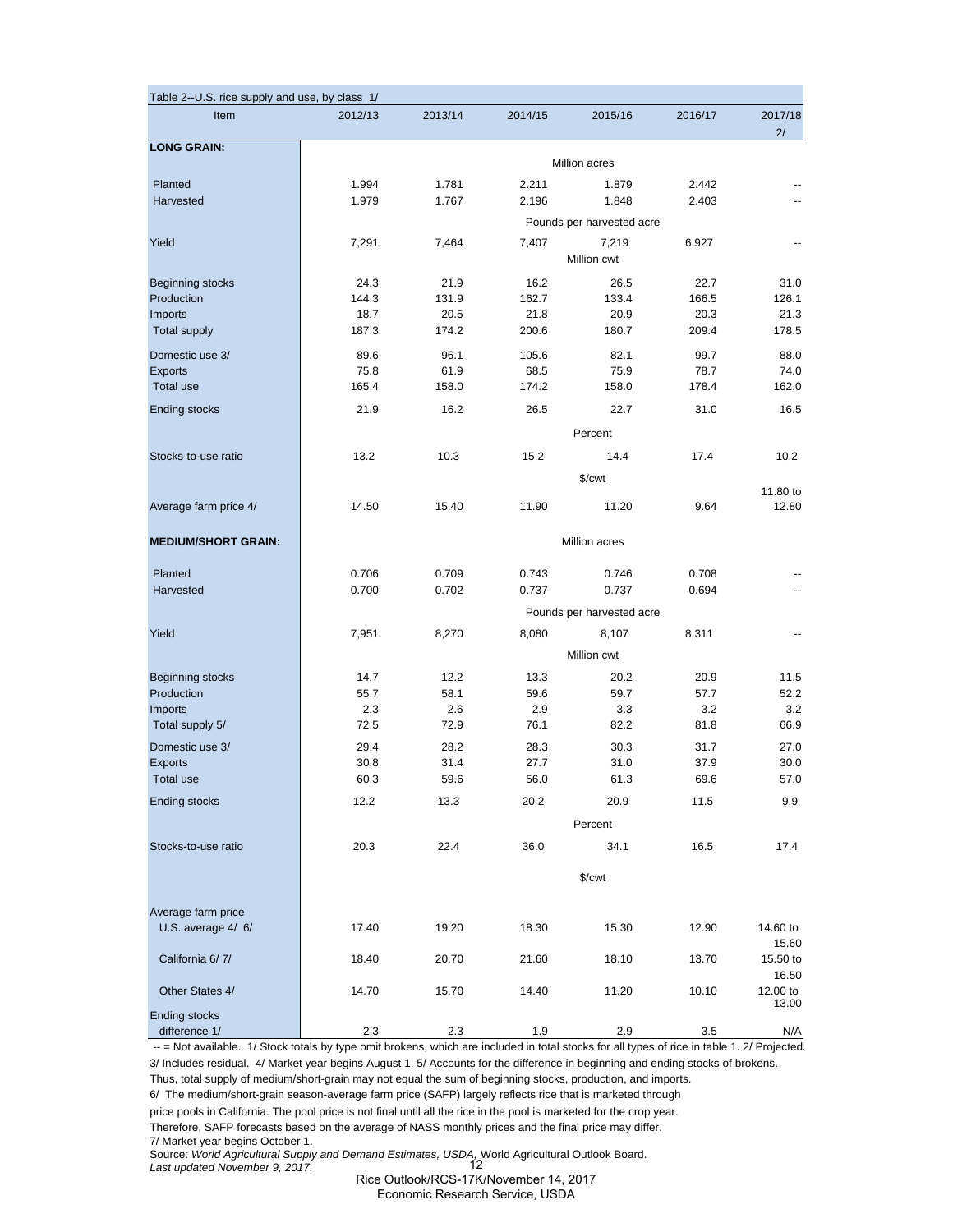| Table 3--U.S. monthly average farm prices and marketings |                    |           |                      |           |                    |           |
|----------------------------------------------------------|--------------------|-----------|----------------------|-----------|--------------------|-----------|
|                                                          | 2017/18            |           | 2016/17              |           |                    | 2015/16   |
| Month                                                    | \$/ <sub>cut</sub> | 1,000 cwt | $\sqrt{\frac{2}{1}}$ | 1,000 cwt | \$/ <sub>cut</sub> | 1,000 cwt |
|                                                          |                    |           |                      |           |                    |           |
| August                                                   | 11.10              | 9,952     | 11.70                | 8,327     | 12.00              | 11,079    |
| September                                                | 11.60              | 10,761    | 10.60                | 10,006    | 11.90              | 12,368    |
| October                                                  |                    |           | 10.30                | 15,707    | 12.10              | 16,336    |
| November                                                 |                    |           | 10.40                | 15,631    | 12.40              | 13,433    |
| December                                                 |                    |           | 10.40                | 17,868    | 12.80              | 14,754    |
| January                                                  |                    |           | 10.80                | 19,536    | 13.30              | 17,810    |
| February                                                 |                    |           | 10.00                | 16,055    | 12.10              | 14,857    |
| March                                                    |                    |           | 10.20                | 18,853    | 11.80              | 13,562    |
| April                                                    |                    |           | 10.00                | 18,453    | 11.50              | 13,889    |
| May                                                      |                    |           | 10.30                | 16,925    | 11.70              | 13,754    |
| June                                                     |                    |           | 10.10                | 15,521    | 11.70              | 12,159    |
| July                                                     |                    |           | 10.80                | 14,322    | 12.10              | 13,103    |
| Average price to date                                    | $11.36$ $1/$       |           |                      |           |                    |           |
| Season-average farm price                                | 12.50-13.50        |           | 10.40                |           | 12.20              |           |
| Average marketings                                       |                    | 10,357    |                      | 15,600    |                    | 13,925    |
| Total volume marketed                                    |                    | 20,713    |                      | 187,204   |                    | 167,104   |
| 1/ Weighted average.                                     |                    |           |                      |           |                    |           |

Source: Monthly cash price and marketings, *Agricultural Prices, USDA,* National Agricultural Statistics Service. *Last updated November 9, 2017.*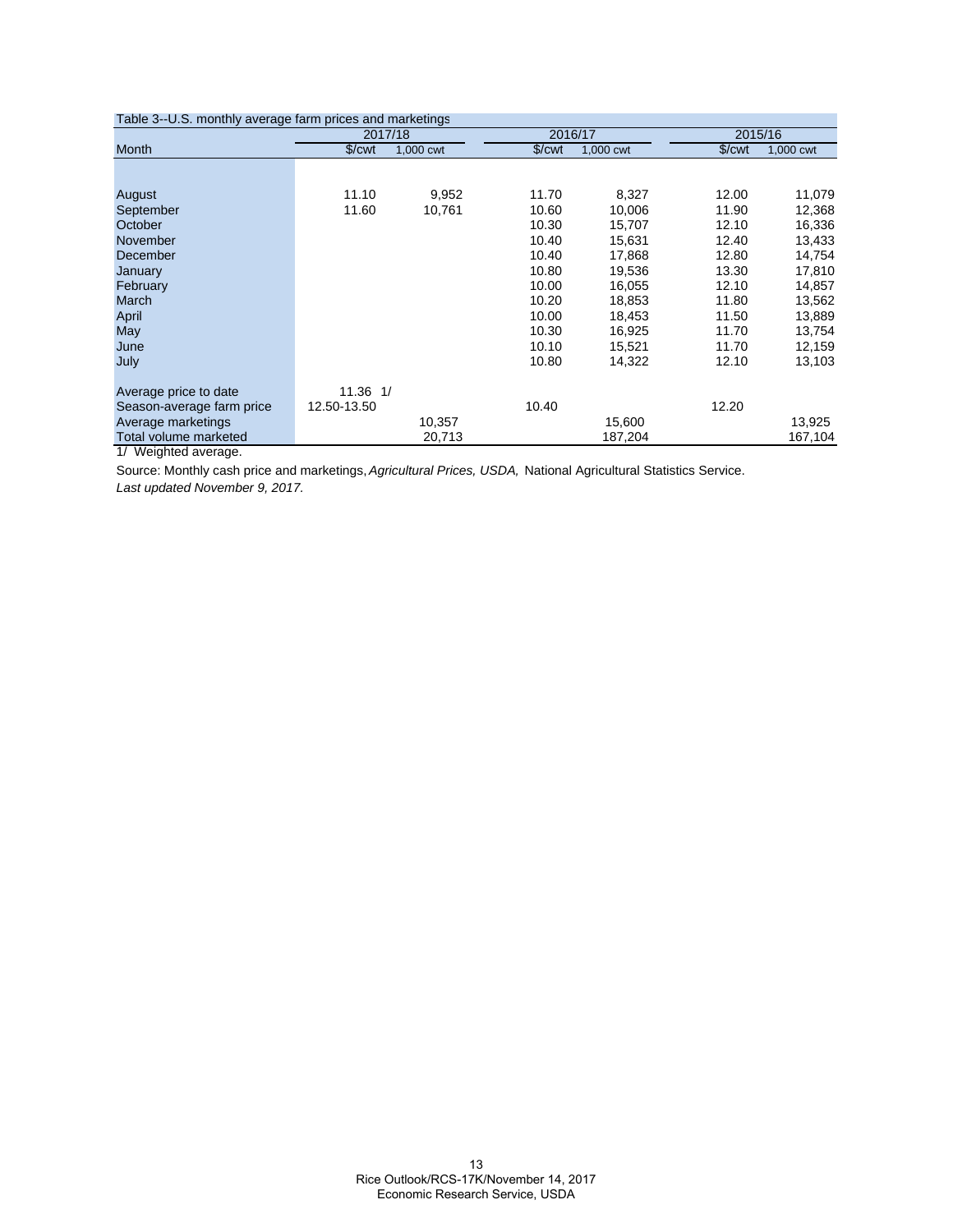#### Table 4 -- U.S. monthly average farm prices and marketings by class

| Table 4 ** 0.0. INDITION average family prices and marketings by class |                    | Long-grain |                    |           |                    | Medium- and short-grain |                    |           |
|------------------------------------------------------------------------|--------------------|------------|--------------------|-----------|--------------------|-------------------------|--------------------|-----------|
|                                                                        | 2017/18            |            | 2016/17            |           | 2017/18            |                         | 2016/17            |           |
| Month                                                                  | \$/ <sub>cut</sub> | 1,000 cwt  | \$/ <sub>cut</sub> | 1,000 cwt | \$/ <sub>cut</sub> | 1,000 cwt               | \$/ <sub>cut</sub> | 1,000 cwt |
|                                                                        |                    |            |                    |           |                    |                         |                    |           |
| August                                                                 | 10.60              | 8,267      | 10.60              | 6,240     | 13.80              | 1,685                   | 14.70              | 2,087     |
| September                                                              | 11.20              | 8,457      | 9.95               | 7,590     | 13.10              | 2,304                   | 12.70              | 2,416     |
| October                                                                |                    |            | 9.67               | 11,853    |                    |                         | 12.40              | 3,854     |
| November                                                               |                    |            | 9.64               | 11,804    |                    |                         | 12.80              | 3,827     |
| December                                                               |                    |            | 9.71               | 13,490    |                    |                         | 12.50              | 4,378     |
| January                                                                |                    |            | 9.68               | 13,069    |                    |                         | 12.90              | 6,467     |
| February                                                               |                    |            | 9.43               | 12,837    |                    |                         | 12.40              | 3,218     |
| March                                                                  |                    |            | 9.43               | 14,500    |                    |                         | 12.80              | 4,353     |
| April                                                                  |                    |            | 9.22               | 14,388    |                    |                         | 12.90              | 4,065     |
| May                                                                    |                    |            | 9.40               | 13,282    |                    |                         | 13.50              | 3,643     |
| June                                                                   |                    |            | 9.56               | 12,726    |                    |                         | 12.80              | 2,795     |
| July                                                                   |                    |            | 10.10              | 11,113    |                    |                         | 13.20              | 3,209     |
| Average to date 1/                                                     | 10.90              |            |                    |           | 13.40              |                         |                    |           |
| Season-average farm price                                              | 11.80-12.80        |            | 9.64               |           | 14.60-15.60 2/     |                         | 12.90              |           |
| Average marketings                                                     |                    | 8,362      |                    | 11,908    |                    | 1,995                   |                    | 3,693     |
| Total volume marketed                                                  |                    | 16,724     |                    | 142,892   |                    | 3,989                   |                    | 44,312    |

Market year August-July. 1/ Weighted average.

2/ The medium/short-grain season-average farm price (SAFP) largely reflects rice that is marketed through

price pools in California. The pool price is not final until all the rice in the pool is marketed for the crop year

Therefore, SAFP forecasts based on the average of NASS monthly prices and the final price may differ. Source: Monthly cash price and marketings, *Agricultural Prices,* USDA*,* National Agricultural Statistics Service. *Last updated November 9, 2017.*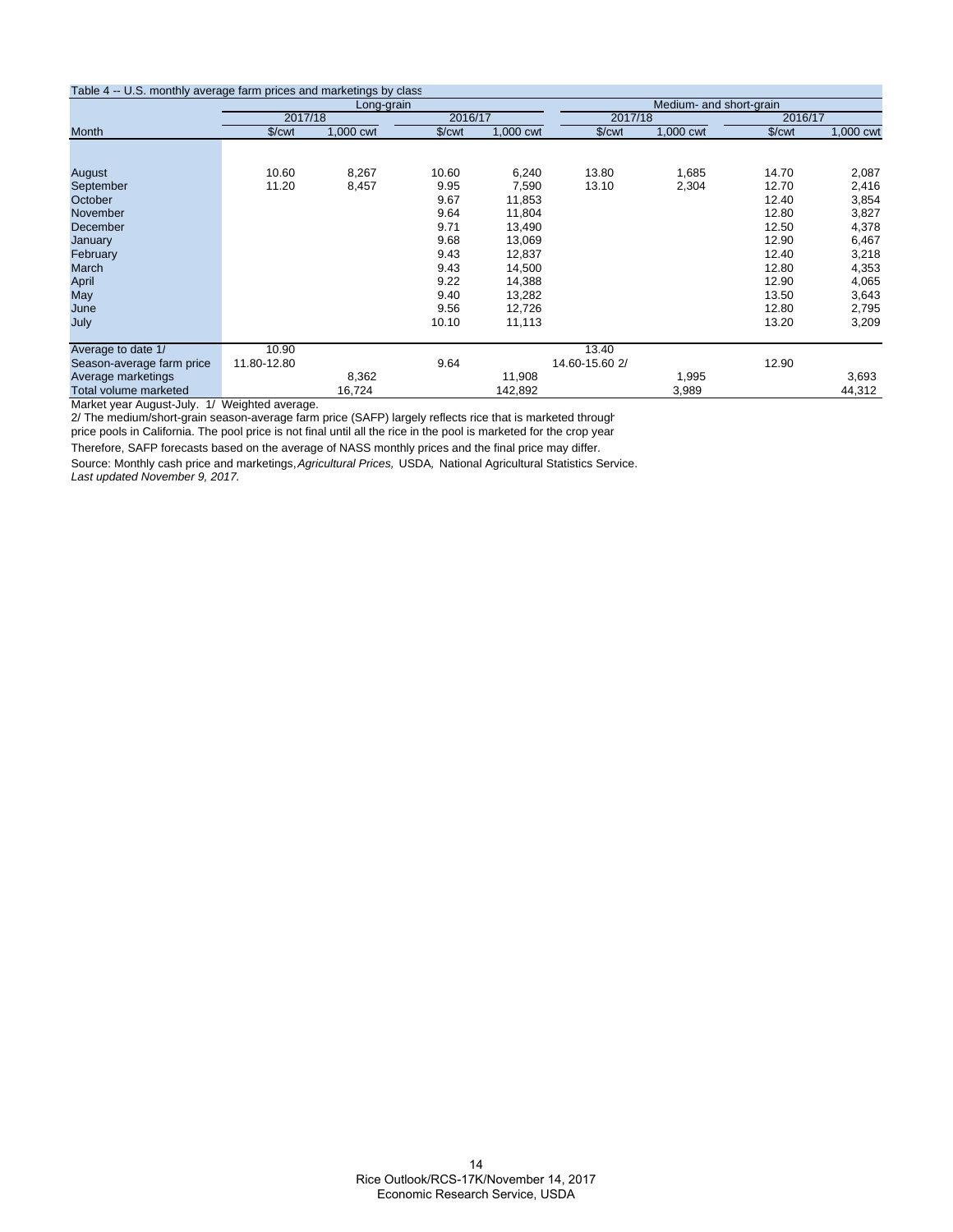#### Table 5--U.S. medium- and short-grain monthly rough-rice cash prices by region 1/

|                                                                                                                        | California                                                                                               |                                                                                                          |                                                                                                                        | Other States 2/      |                                                                                                       |  |  |  |
|------------------------------------------------------------------------------------------------------------------------|----------------------------------------------------------------------------------------------------------|----------------------------------------------------------------------------------------------------------|------------------------------------------------------------------------------------------------------------------------|----------------------|-------------------------------------------------------------------------------------------------------|--|--|--|
| <b>Month</b>                                                                                                           | 2016/17                                                                                                  | 2015/16                                                                                                  | <b>Month</b>                                                                                                           | 2017/18              | 2016/17                                                                                               |  |  |  |
|                                                                                                                        | $\sqrt{\frac{2}{1}}$                                                                                     |                                                                                                          |                                                                                                                        | $\sqrt{\frac{2}{1}}$ |                                                                                                       |  |  |  |
| October<br>November<br>December<br>January<br>February<br>March<br>April<br>May<br>June<br>July<br>August<br>September | 13.50<br>13.50<br>13.40<br>13.50<br>13.50<br>13.70<br>13.60<br>14.30<br>13.60<br>13.80<br>14.20<br>13.90 | 19.00<br>18.60<br>19.00<br>18.50<br>17.50<br>18.40<br>18.20<br>18.10<br>17.80<br>17.30<br>16.80<br>16.30 | August<br>September<br>October<br>November<br>December<br>January<br>February<br>March<br>April<br>May<br>June<br>July | 11.00<br>11.20       | 10.00<br>9.52<br>10.40<br>9.39<br>10.50<br>10.30<br>9.93<br>10.20<br>10.10<br>10.10<br>10.40<br>10.70 |  |  |  |
| Simple average to date                                                                                                 |                                                                                                          |                                                                                                          |                                                                                                                        | 11.10                |                                                                                                       |  |  |  |
| Market-year<br>average                                                                                                 | 13.70                                                                                                    | 18.10                                                                                                    |                                                                                                                        | 12.00-13.00 3/       | 10.10                                                                                                 |  |  |  |

---- Not reported. 1/ The California market year begins October 1; the Other States' market year begins August 1.

2/ The remaining U.S. rice growing States are Arkansas, Louisiana, Mississippi, Missouri, and Texas.

3/ Season-average price forecast.

Source: *Quick Stats, USDA,* National Agricultural Statistics Service, http://www.nass.usda.gov/Quick\_Stats/. *Last updated November 9, 2017.*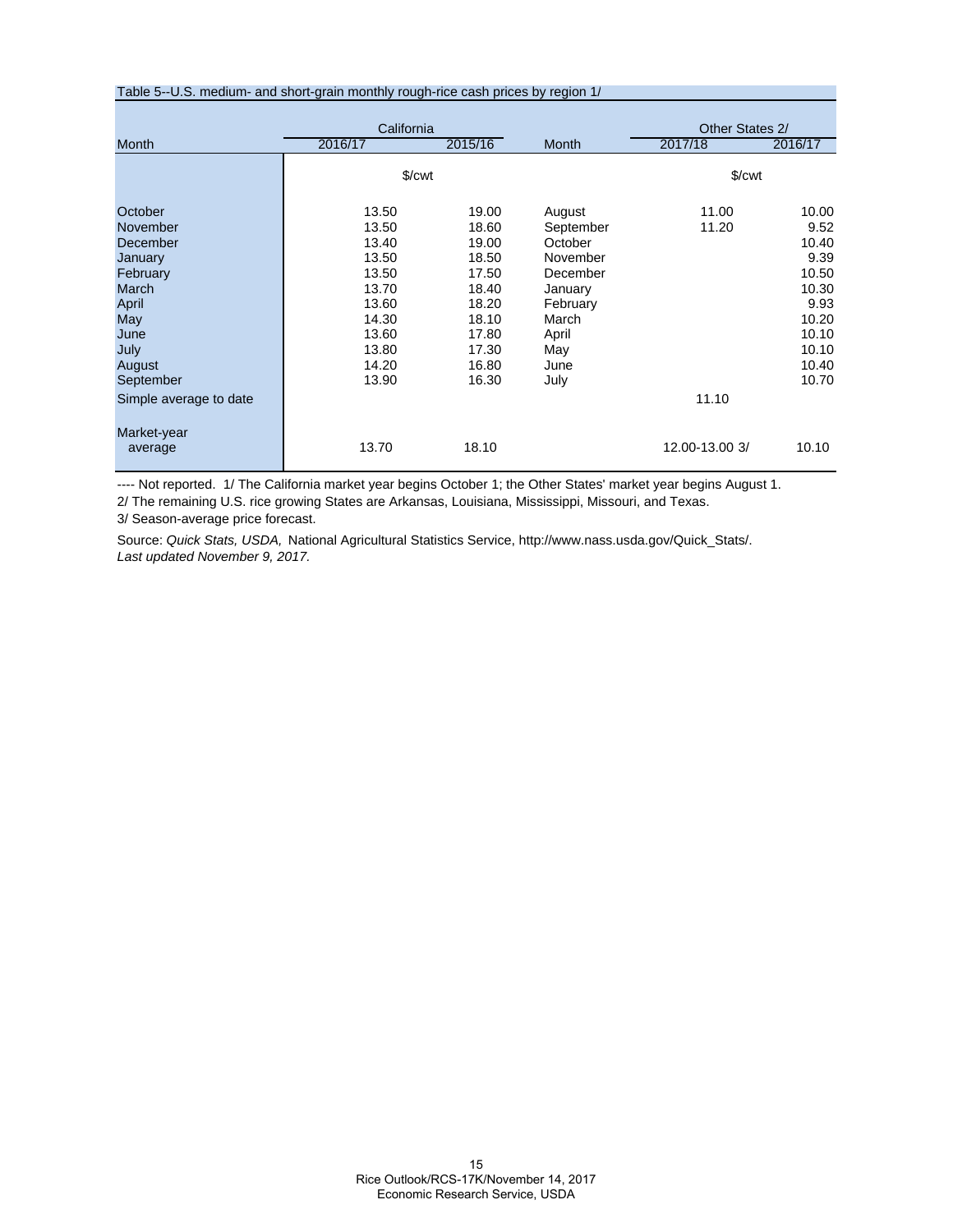| Table 6--USDA-calculated world market rice prices (rough basis) 1/ |                        |             |            |             |            |             |  |  |  |  |  |  |
|--------------------------------------------------------------------|------------------------|-------------|------------|-------------|------------|-------------|--|--|--|--|--|--|
|                                                                    | 2017/18                |             | 2016/17    |             |            | 2015/16     |  |  |  |  |  |  |
|                                                                    |                        | Medium/     |            | Medium/     |            | Medium/     |  |  |  |  |  |  |
| Month                                                              | Long-grain             | short-grain | Long-grain | short-grain | Long-grain | short-grain |  |  |  |  |  |  |
|                                                                    |                        |             |            |             |            |             |  |  |  |  |  |  |
|                                                                    | $\sqrt{\frac{2}{\pi}}$ |             |            |             |            |             |  |  |  |  |  |  |
| August                                                             | 9.61                   | 9.96        | 9.27       | 9.48        | 9.31       | 9.56        |  |  |  |  |  |  |
| September                                                          | 9.72                   | 10.07       | 8.66       | 8.86        | 9.21       | 9.46        |  |  |  |  |  |  |
| October                                                            | 9.73                   | 10.08       | 8.43       | 8.62        | 9.42       | 9.68        |  |  |  |  |  |  |
| November 2/                                                        | 9.74                   | 10.09       | 8.39       | 8.58        | 9.53       | 9.79        |  |  |  |  |  |  |
| December                                                           |                        |             | 8.46       | 8.65        | 9.42       | 9.68        |  |  |  |  |  |  |
| January                                                            |                        |             | 8.55       | 8.74        | 9.18       | 9.43        |  |  |  |  |  |  |
| February                                                           |                        |             | 8.59       | 9.01        | 9.33       | 9.40        |  |  |  |  |  |  |
| March                                                              |                        |             | 8.60       | 9.02        | 9.22       | 9.30        |  |  |  |  |  |  |
| April                                                              |                        |             | 8.65       | 9.07        | 9.40       | 9.48        |  |  |  |  |  |  |
| May                                                                |                        |             | 9.08       | 9.54        | 9.61       | 9.70        |  |  |  |  |  |  |
| June                                                               |                        |             | 9.98       | 10.48       | 9.88       | 9.97        |  |  |  |  |  |  |
| July                                                               |                        |             | 9.99       | 10.50       | 10.03      | 10.13       |  |  |  |  |  |  |
| Market-year                                                        |                        |             |            |             |            |             |  |  |  |  |  |  |
| average 1/                                                         | 9.70                   | 10.05       | 8.89       | 9.21        | 9.46       | 9.63        |  |  |  |  |  |  |

1/ Simple average of the U.S. Department of Agriculture's weekly adjusted world market price. 2/ Preliminary.

Source: USDA, Farm Service Agency, Economic and Policy Analysis, Rice Reports,

http://www.fsa.usda.gov/programs-and-services/economic-and-policy-analysis/food-grains-analysis/rice-reports/index *Last updated November 9, 2017.*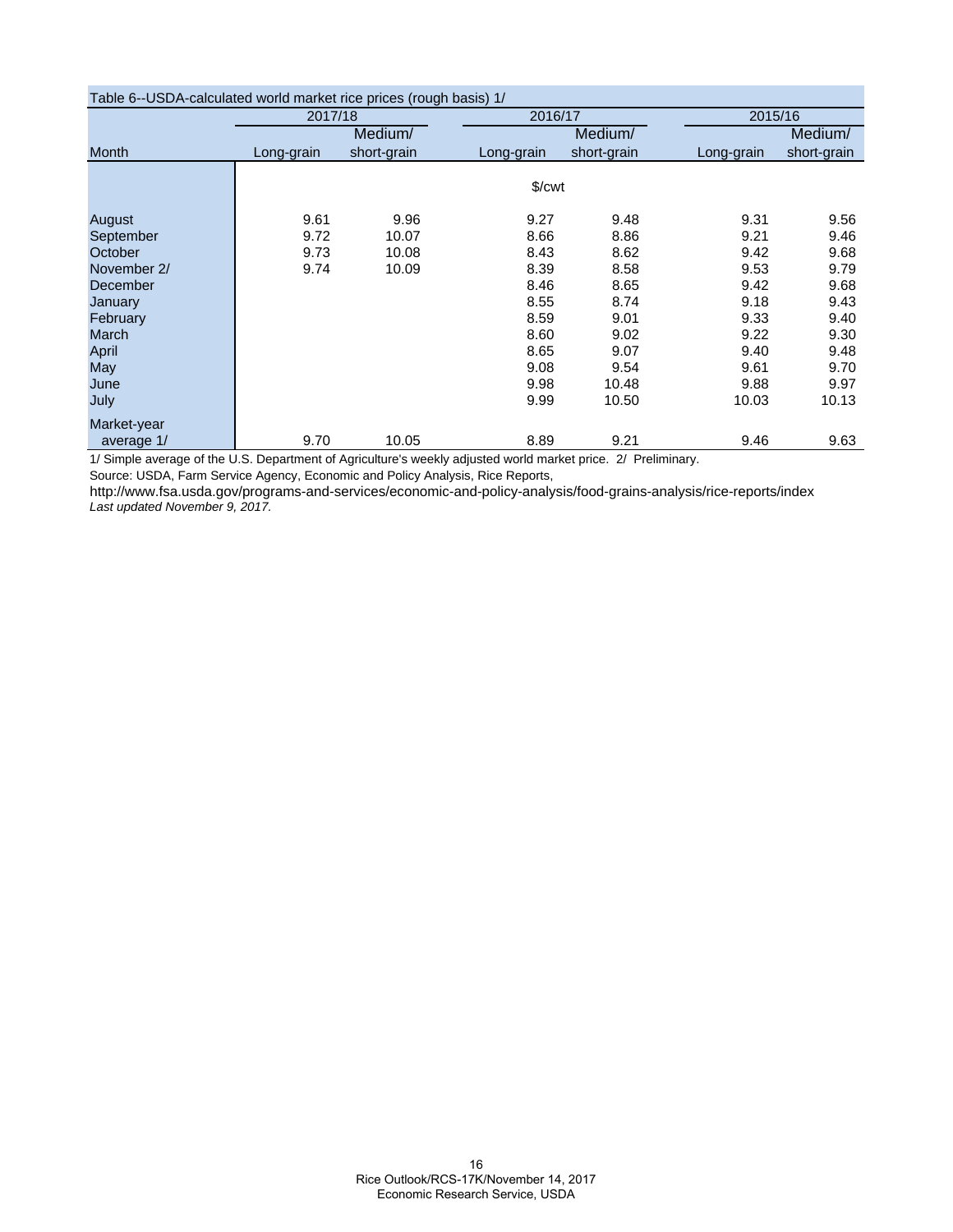#### Table 7--U.S. rice imports 1/

| $1$ avic $1 - 0.0$ . The imports $17$<br>Country                                                  | 2009/10 | 2010/11 | 2011/12 | 2012/13    | 2013/14 | 2014/15 | 2015/16 | 2016/17 | 2016/17      | 2017/18      |
|---------------------------------------------------------------------------------------------------|---------|---------|---------|------------|---------|---------|---------|---------|--------------|--------------|
| or                                                                                                | market  | market  | market  | market     | market  | market  | market  | market  | through      | through      |
| region                                                                                            | vear    | year    | year    | year       | year    | year    | year    | vear    | September 3/ | September 3/ |
|                                                                                                   |         |         |         | 1.000 tons |         |         |         |         |              |              |
| <b>ASIA</b>                                                                                       | 563.9   | 529.8   | 541.5   | 624.8      | 647.1   | 703.1   | 676.8   | 692.8   | 104.5        | 127.0        |
| China                                                                                             | 3.8     | 3.1     | 3.6     | 2.7        | 3.2     | 4.8     | 3.9     | 4.0     | 0.7          | 0.4          |
| India                                                                                             | 94.8    | 96.5    | 110.5   | 129.3      | 138.8   | 128.7   | 166.6   | 150.0   | 24.2         | 33.0         |
| Pakistan                                                                                          | 19.4    | 17.3    | 15.2    | 17.7       | 26.6    | 25.2    | 27.6    | 21.0    | 3.1          | 3.0          |
| Thailand                                                                                          | 401.0   | 393.5   | 387.6   | 393.8      | 428.6   | 472.2   | 437.3   | 482.3   | 69.3         | 86.3         |
| Vietnam                                                                                           | 41.6    | 15.9    | 21.7    | 77.8       | 45.4    | 67.5    | 35.6    | 29.0    | 6.5          | 3.4          |
| Other                                                                                             | 3.4     | 3.6     | 2.8     | 3.6        | 4.5     | 4.9     | 5.7     | 6.5     | 0.7          | 0.9          |
| <b>EUROPE &amp; FORMER SOVIET UNION</b>                                                           | 9.4     | 12.5    | 14.3    | 12.0       | 12.0    | 14.5    | 16.3    | 17.7    | 2.9          | 2.1          |
| Italy                                                                                             | 6.2     | 7.5     | 5.2     | 7.5        | 8.2     | 9.0     | 9.5     | 11.7    | 1.6          | 1.7          |
| Spain                                                                                             | 1.6     | 3.8     | 4.7     | 2.3        | 1.2     | 1.8     | 2.1     | 1.7     | 0.2          | 0.1          |
| Russia                                                                                            | 0.0     | 0.0     | 0.0     | 0.0        | 0.0     | 0.0     | 0.0     | 0.1     | 0.0          | 0.0          |
| <b>United Kingdom</b>                                                                             | 0.1     | 0.0     | 0.0     | 0.1        | 0.5     | 2.3     | 3.2     | 2.8     | 0.7          | 0.1          |
| Other                                                                                             | 1.5     | 1.2     | 4.3     | 2.1        | 2.0     | 1.4     | 1.5     | 1.4     | 0.4          | 0.1          |
| <b>WESTERN HEMISPHERE</b>                                                                         | 30.4    | 42.7    | 64.5    | 35.9       | 41.0    | 47.1    | 76.6    | 36.3    | 6.0          | 5.5          |
| Argentina                                                                                         | 2.5     | 2.7     | 3.4     | 5.5        | 4.0     | 5.4     | 5.9     | 4.9     | 1.2          | 0.4          |
| Brazil                                                                                            | 3.5     | 6.3     | 30.5    | 5.0        | 14.4    | 16.5    | 51.8    | 15.2    | 2.5          | 2.4          |
| Canada                                                                                            | 15.4    | 17.1    | 16.3    | 12.1       | 13.8    | 11.5    | 10.5    | 11.8    | 1.7          | 2.3          |
| Mexico                                                                                            | 6.1     | 1.3     | 1.1     | 1.0        | 1.2     | 1.2     | 2.0     | 2.0     | 0.3          | 0.3          |
| Uruguay                                                                                           | 2.9     | 15.4    | 13.2    | 12.3       | 5.3     | 6.2     | 3.2     | 0.9     | 0.1          | 0.1          |
| Other                                                                                             | 0.0     | 0.0     | 0.0     | 0.1        | 2.3     | 6.3     | 3.2     | 1.5     | 0.2          | 0.0          |
| <b>OTHER</b>                                                                                      | 5.5     | 3.5     | 1.0     | 1.9        | 40.3    | 24.7    | 3.0     | 3.7     | 0.1          | 0.5          |
| Egypt                                                                                             | 0.6     | 0.0     | 0.0     | 0.6        | 0.0     | 0.1     | 0.4     | 0.0     | 0.0          | 0.0          |
| <b>United Arab Emirates</b>                                                                       | 4.4     | 3.0     | 0.5     | 0.4        | 1.0     | 0.9     | 0.6     | 2.5     | 0.0          | 0.3          |
| Australia                                                                                         | 0.0     | 0.0     | 0.0     | 0.4        | 37.4    | 23.1    | 1.0     | 0.6     | 0.1          | 0.2          |
| Other                                                                                             | 0.4     | 0.5     | 0.4     | 0.4        | 1.9     | 0.6     | 0.0     | 0.6     | 0.0          | 0.1          |
| <b>TOTAL</b>                                                                                      | 609.2   | 588.6   | 621.2   | 674.6      | 740.4   | 789.4   | 772.7   | 750.5   | 113.5        | 135.1        |
| 1/ Total August-July imports reported by the U.S. Census Bureau. 2/ Through August only.          |         |         |         |            |         |         |         |         |              |              |
| All data are reported on a product-weight basis. Categories may not sum to total due to rounding. |         |         |         |            |         |         |         |         |              |              |
| Source: U.S. Census Bureau, Department of Commerce.<br>Last updated November 9, 2017.             |         |         |         |            |         |         |         |         |              |              |
|                                                                                                   |         |         |         |            |         |         |         |         |              |              |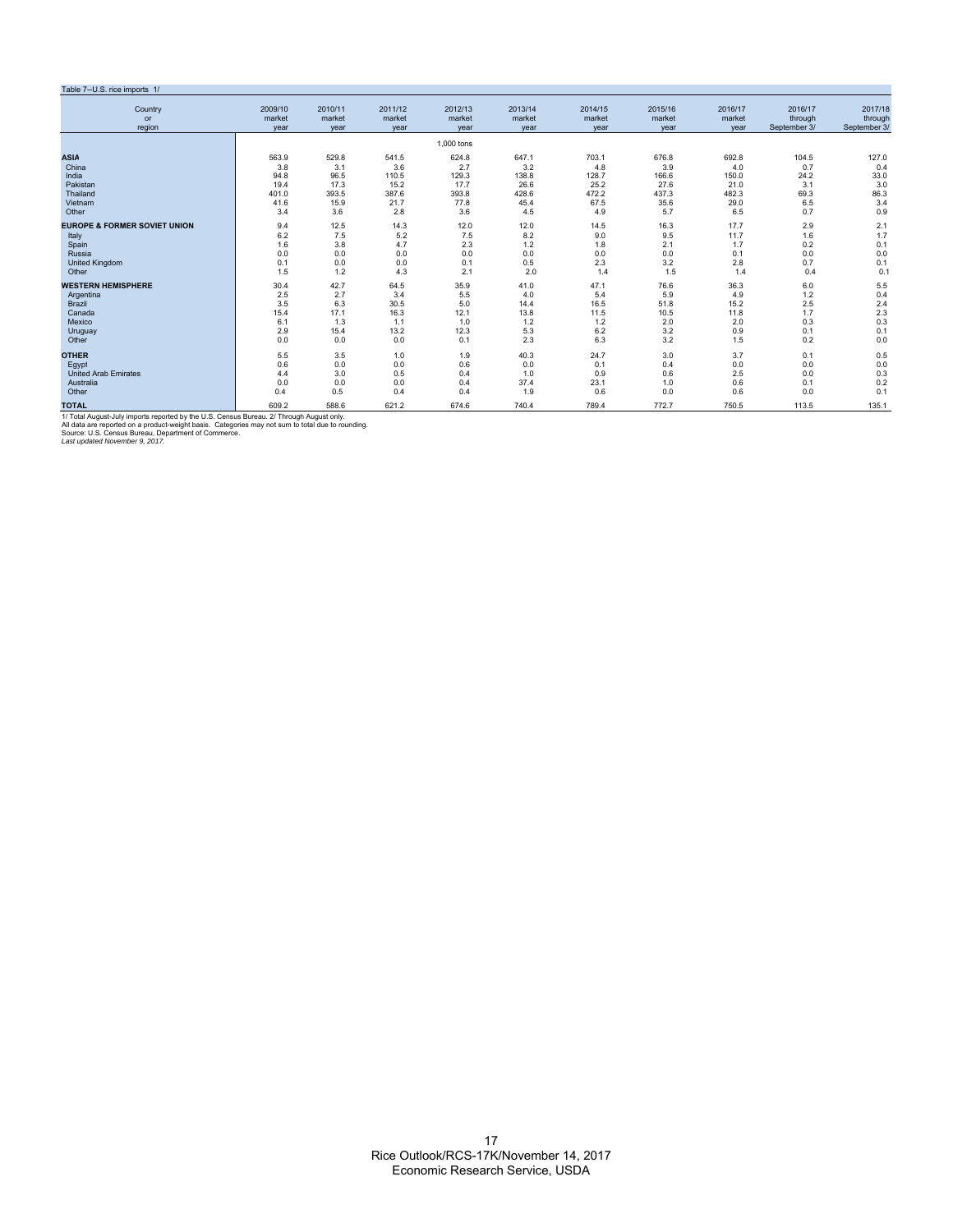| Table 8--U.S. commercial rice exports                                                                          |                   |                   |                   |                   |                   |                   |                   |                   |                    |                    |  |
|----------------------------------------------------------------------------------------------------------------|-------------------|-------------------|-------------------|-------------------|-------------------|-------------------|-------------------|-------------------|--------------------|--------------------|--|
|                                                                                                                |                   |                   |                   |                   |                   |                   |                   |                   |                    |                    |  |
| Country<br>or                                                                                                  | 2009/10<br>market | 2010/11<br>market | 2011/12<br>market | 2012/13<br>market | 2013/14<br>market | 2014/15<br>market | 2015/16<br>market | 2016/17<br>market | 2016/17<br>through | 2017/18<br>through |  |
| region                                                                                                         | vear 1/           | vear 1/           | vear 1/           | vear $1/$         | vear 1/           | vear 1/           | vear 1/           | vear 1/           | Nov. 3 2016 2/     | Nov. 2 2017 2/     |  |
|                                                                                                                |                   |                   |                   | 1,000 tons        |                   |                   |                   |                   |                    |                    |  |
|                                                                                                                |                   |                   |                   |                   |                   |                   |                   |                   |                    |                    |  |
| <b>EUROPE &amp; FSU</b>                                                                                        | 98.3              | 101.7             | 61.3              | 41.7              | 38.1              | 30.2              | 22.2              | 22.2              | 5.0                | 7.5                |  |
| European Unior<br>Other Europe                                                                                 | 88.6<br>2.6       | 90.3<br>5.3       | 52.2<br>5.5       | 37.7<br>1.1       | 30.6<br>2.9       | 26.8<br>2.3       | 18.6<br>2.5       | 11.0<br>2.0       | 4.9<br>1.6         | 6.6<br>0.6         |  |
| Former Soviet Union (FSU                                                                                       | 7.1               | 6.1               | 3.6               | 2.9               | 4.6               | 1.1               | 1.1               | 1.0               | 0.2                | 0.3                |  |
|                                                                                                                |                   |                   |                   |                   |                   |                   |                   |                   |                    |                    |  |
| <b>NORTHEAST ASIA</b><br>Hong Kong                                                                             | 571.3<br>1.1      | 473.6<br>0.6      | 592.3<br>2.6      | 561.4<br>6.2      | 474.6<br>6.2      | 464.1<br>0.3      | 608.3<br>1.1      | 690.3<br>13.2     | 318.4<br>1.8       | 146.3<br>4.1       |  |
| Japan                                                                                                          | 388.9             | 355.3             | 375.5             | 347.6             | 364.2             | 307.7             | 429.6             | 428.8             | 160.3              | 124.1              |  |
| South Korea                                                                                                    | 79.4              | 100.6             | 148.6             | 145.1             | 72.1              | 123.5             | 132.6             | 220.8             | 145.5              | 0.3                |  |
| Taiwan                                                                                                         | 101.9             | 17.1              | 65.6              | 62.5              | 32.1              | 32.6              | 45.0              | 27.5              | 10.8               | 17.8               |  |
| OTHER ASIA, OCEANIA, & THE MIDDLE EAS'                                                                         | 751.5             | 641.8             | 499.9             | 463.6             | 605.8             | 468.7             | 487.2             | 468.4             | 202.8              | 115.1              |  |
| Australia                                                                                                      | 26.2              | 15.8              | 10.0              | 9.1               | 10.4              | 6.5               | 5.5               | 5.4               | 1.8                | 1.7                |  |
| Iran                                                                                                           | 0.0               | 0.0               | 4.9               | 125.7             | 0.0               | 0.0               | 61.4              | 0.0               | 0.0                | 0.0                |  |
| Iraq                                                                                                           | 135.1             | 114.0             | 0.0               | 0.0               | 132.5             | 123.5             | 155.4             | 31.6              | 0.0                | 2.2                |  |
| Israel                                                                                                         | 45.7              | 33.3              | 22.4<br>93.2      | 16.9              | 19.2              | 9.3               | 13.7<br>82.2      | 15.2<br>98.5      | 7.8                | 3.9                |  |
| Jordan<br>Micronesia                                                                                           | 66.4<br>5.2       | 83.0<br>6.0       | 6.2               | 71.2<br>5.5       | 88.7<br>2.0       | 71.9<br>2.0       | 1.1               | 1.7               | 48.1<br>0.7        | 39.9<br>0.1        |  |
| New Zealand                                                                                                    | 8.3               | 6.5               | 3.0               | 3.0               | 3.8               | 2.1               | 2.4               | 3.1               | 1.1                | 1.3                |  |
| Papua New Guinea                                                                                               | 37.9              | 9.4               | 0.0               | 0.0               | 0.0               | 12.4              | 20.9              | 2.0               | 2.0                | 0.0                |  |
| Saudi Arabia                                                                                                   | 108.5             | 118.0             | 107.1             | 122.8             | 90.9              | 111.7             | 97.0              | 141.0             | 55.4               | 49.4               |  |
| Singapore                                                                                                      | 3.0               | 5.3               | 5.8               | 6.6               | 7.5               | 3.8               | 3.3               | 4.5               | 1.5                | 0.9                |  |
| Syria                                                                                                          | 15.9              | 13.6              | 21.9              | 0.0               | 1.0               | 0.0               | 0.0               | 0.0               | 0.0                | 0.0                |  |
| Turkey<br>Rest of Asia, Oceania, and Middle East                                                               | 267.0<br>32.3     | 200.3<br>36.6     | 189.8<br>35.6     | 75.4<br>27.4      | 219.5<br>30.3     | 106.9<br>18.6     | 22.4<br>21.9      | 130.0<br>35.4     | 74.5<br>9.9        | 0.1<br>15.6        |  |
|                                                                                                                |                   |                   |                   |                   |                   |                   |                   |                   |                    |                    |  |
| <b>AFRICA</b>                                                                                                  | 117.4             | 432.4             | 179.6             | 249.1             | 110.8             | 128.0             | 91.4              | 147.9             | 18.9               | 12.0               |  |
| Algeria<br>Ghana                                                                                               | 6.9<br>43.7       | 1.9<br>100.2      | 0.0<br>94.0       | 0.0<br>112.1      | 0.0<br>41.7       | 0.0<br>29.8       | 0.0<br>0.0        | 3.0<br>4.2        | 0.0<br>3.1         | 0.0<br>6.3         |  |
| Guinea-Conakry                                                                                                 | 4.8               | 5.0               | 11.0              | 4.4               | 3.6               | 4.1               | 3.1               | 3.4               | 1.5                | 1.0                |  |
| Liberia                                                                                                        | 8.4               | 38.5              | 26.7              | 15.5              | 6.3               | 0.5               | 1.8               | 4.4               | 0.1                | 4.6                |  |
| Libya                                                                                                          | 1.1               | 152.9             | 24.8              | 89.5              | 47.8              | 93.2              | 86.2              | 85.1              | 12.8               | 0.0                |  |
| Nigeria<br>Senegal                                                                                             | 36.6<br>0.0       | 52.1<br>49.8      | 6.1<br>0.0        | 18.4<br>0.0       | 0.0<br>0.0        | 0.0<br>0.0        | 0.0<br>0.0        | 0.0<br>0.0        | 0.0<br>0.0         | 0.0<br>0.0         |  |
| South Africa                                                                                                   | 0.5               | 1.1               | 0.5               | 0.9               | 0.8               | 0.1               | 0.2               | 0.2               | 0.1                | 0.1                |  |
| Togo                                                                                                           | 0.0               | 23.9              | 0.0               | 0.0               | 0.0               | 0.0               | 0.0               | 0.0               | 0.0                | 0.0                |  |
| Other Africa                                                                                                   | 15.4              | 7.0               | 16.5              | 8.3               | 10.6              | 0.4               | 0.1               | 47.6              | 1.3                | 0.0                |  |
| <b>WESTERN HEMISPHERE</b>                                                                                      | 2.142.9           | 2.058.3           | 1.785.0           | 2,110.9           | 1,811.2           | 2,176.0           | 2,150.6           | 2.198.1           | 788.1              | 863.1              |  |
| <b>Bahamas</b>                                                                                                 | 6.1               | 6.3               | 6.3               | 6.3               | 6.0               | 6.1               | 4.9               | 4.0               | 0.9                | 1.2                |  |
| <b>Brazil</b>                                                                                                  | 15.4              | 20.0              | 0.1               | 0.1               | 0.1               | 0.1               | 0.0               | 0.0               | 0.0                | 0.0                |  |
| Canada                                                                                                         | 166.8             | 148.6             | 147.7             | 145.8             | 138.6             | 139.3             | 151.1             | 125.1             | 45.0               | 48.8               |  |
| Colombia<br>Costa Rica                                                                                         | 0.2<br>124.8      | 0.2<br>69.7       | 0.1<br>58.1       | 150.1<br>75.3     | 138.9<br>63.1     | 285.3<br>91.3     | 159.2<br>79.4     | 104.5<br>58.8     | 19.3<br>20.0       | 52.3<br>31.1       |  |
| <b>Dominican Republic</b>                                                                                      | 25.2              | 7.0               | 8.9               | 1.7               | 7.9               | 6.5               | 15.0              | 36.6              | 1.0                | 0.2                |  |
| El Salvador                                                                                                    | 78.5              | 77.0              | 76.5              | 83.8              | 70.1              | 76.4              | 89.6              | 67.4              | 29.0               | 28.2               |  |
| Guatemala                                                                                                      | 72.6              | 69.4              | 81.4              | 77.6              | 81.5              | 75.3              | 113.1             | 118.6             | 28.2               | 35.2               |  |
| Haiti                                                                                                          | 226.5             | 248.9             | 233.4             | 342.0             | 323.9             | 362.1             | 403.0             | 423.7             | 144.5              | 191.9              |  |
| Honduras                                                                                                       | 119.3             | 136.8             | 140.0             | 122.4             | 142.4             | 132.0             | 151.8             | 152.2             | 76.0               | 87.7<br>0.1        |  |
| Jamaica<br>Leeward & Windward Islands                                                                          | 20.2<br>8.3       | 25.5<br>9.4       | 11.6<br>10.2      | 1.2<br>2.9        | 1.2<br>1.6        | 1.2<br>0.5        | 1.2<br>0.7        | 0.0<br>0.7        | 0.2<br>0.3         | 0.3                |  |
| Mexico                                                                                                         | 775.1             | 848.5             | 803.7             | 749.5             | 690.7             | 716.7             | 618.7             | 709.3             | 196.8              | 295.1              |  |
| <b>Netherlands Antilles</b>                                                                                    | 5.2               | 4.8               | 4.7               | 4.7               | 4.6               | 4.3               | 4.1               | 2.9               | 1.0                | 0.5                |  |
| Nicaragua                                                                                                      | 147.0             | 142.2             | 40.6              | 39.9              | 10.3              | 2.0               | 0.0               | 6.1               | 2.3                | 0.0                |  |
| Panama                                                                                                         | 104.0             | 88.2              | 59.7              | 39.3              | 24.1              | 45.8              | 67.8              | 65.5              | 42.9               | 9.7                |  |
| Venezuela                                                                                                      | 241.8             | 149.6             | 94.1              | 262.5             | 98.9              | 223.9             | 287.7             | 318.9             | 180.0              | 80.6               |  |
| Other Western Hemisphere                                                                                       | 5.9               | 6.2               | 7.9               | 5.8               | 7.3               | 7.2               | 3.3               | 3.8               | 0.7                | 0.2                |  |
| <b>UNKNOWN</b>                                                                                                 | 0.0               | 0.0               | 0.0               | 0.0               | 0.0               | 21.9              | 0.0               | 0.0               | 51.5               | 0.0                |  |
| TOTAL                                                                                                          | 3,681.4           | 3,707.7           | 3,118.0           | 3,426.7           | 3,040.7           | 3,267.0           | 3,359.6           | 3,519.6           | 1,386.4            | 1,144.0            |  |
| 1/ Total August-July marketing year commercial shipments. 2/ Total commercial shipments and outstanding sales. |                   |                   |                   |                   |                   |                   |                   |                   |                    |                    |  |
| Source: U.S. Export Sales, USDA, Foreign Agricultural Service<br>Last updated November 9, 2017.                |                   |                   |                   |                   |                   |                   |                   |                   |                    |                    |  |
|                                                                                                                |                   |                   |                   |                   |                   |                   |                   |                   |                    |                    |  |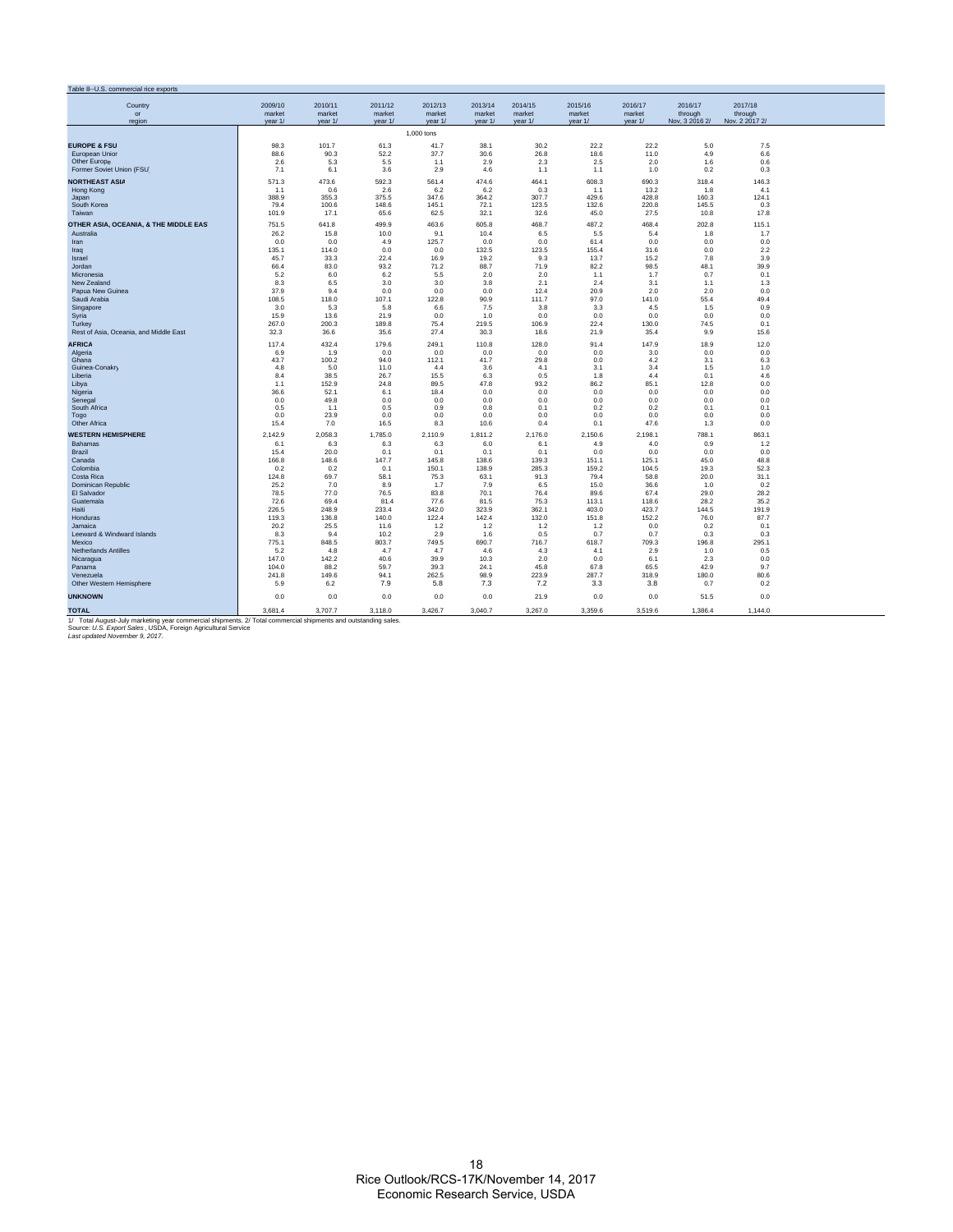| Table 9--U.S., Thailand, and Vietnam price quotes                                             |                |            |                |
|-----------------------------------------------------------------------------------------------|----------------|------------|----------------|
| <b>United States</b><br>California<br>Month or<br>Southern<br>Southern                        | Thailand 5/    |            | Vietnam 7/     |
| 100%<br>5%<br>market-<br>medium-grain<br>long-grain<br>long-grain                             | 15%            | A.16/      | 5%             |
| Parboiled<br>year 1/<br>milled 2/<br>rough 3/<br>milled 4/<br>Grade B                         | <b>Brokens</b> | Super      | <b>Brokens</b> |
| \$ / metric ton                                                                               |                |            |                |
| 2010/11<br>525<br>300<br>813<br>518<br>522                                                    | 481            | 415        | 471            |
| 592<br>2011/12<br>560<br>339<br>703<br>587                                                    | 571            | 521        | 477            |
| 2012/13<br>615<br>372<br>703<br>565<br>568                                                    | 528            | 515        | 410            |
|                                                                                               |                |            |                |
| 386<br>493<br>507<br>609<br>690<br>Aug. 2013<br>Sep. 2013<br>608<br>385<br>660<br>461<br>462  | 430<br>418     | 428<br>416 | 391<br>363     |
| Oct. 2013<br>601<br>380<br>631<br>445<br>450                                                  | 399            | 391        | 395            |
| Nov. 2013<br>591<br>380<br>625<br>433<br>449                                                  | 395            | 385        | 403            |
| Dec. 2013<br>595<br>380<br>625<br>428<br>449                                                  | 394            | 370        | 427            |
| Jan. 2014<br>590<br>380<br>625<br>418<br>442                                                  | 360            | 310        | 404            |
| Feb. 2014<br>579<br>380<br>NQ<br>423<br>447<br>Mar. 2014<br>584<br>380<br>1,100<br>416<br>431 | 370<br>377     | 313<br>314 | 398<br>388     |
| Apr. 2014<br>584<br>380<br>1,075<br>401<br>409                                                | 373            | 306        | 385            |
| 584<br>380<br>1,075<br>399<br>403<br>May 2014                                                 | 368            | 303        | 403            |
| 380<br>1,075<br>405<br>416<br><b>June 2014</b><br>577                                         | 372            | 321        | 406            |
| <b>July 2014</b><br>557<br>365<br>1,039<br>421<br>429                                         | NQ             | 333        | 431            |
| 380<br>2013/14<br>588<br>838<br>428<br>441                                                    | 386            | 349        | 399            |
| 329<br>1030<br>447<br>441<br>Aug. 2014<br>553                                                 | NQ             | 339        | 454            |
| 449<br>437<br>Sep. 2014<br>540<br>325<br>1010                                                 | <b>NQ</b>      | 336        | 450            |
| Oct. 2014<br>530<br>320<br>940<br>446<br>432                                                  | <b>NQ</b>      | 330        | 440            |
| 308<br>Nov. 2014<br>530<br>940<br>434<br>419                                                  | NQ             | 332        | 420            |
| Dec. 2014<br>520<br>303<br>932<br>424<br>411                                                  | 403            | 326        | 392            |
| 423<br>Jan. 2015<br>507<br>284<br>913<br>410                                                  | 403            | 326        | 374            |
| Feb. 2015<br>421<br>481<br>263<br>888<br>410                                                  | 400            | 326        | 355            |
| Mar. 2015<br>485<br>260<br>870<br>413<br>400                                                  | 387            | 327        | 367            |
| 250<br>408<br>Apr. 2015<br>485<br>863<br>392                                                  | 377            | 327        | 358            |
| 229<br>393<br>May 2015<br>474<br>850<br>382                                                   | 371            | 323        | 355            |
| 222<br>383<br><b>June 2015</b><br>461<br>850<br>371                                           | 372            | 322        | 353            |
| <b>July 2015</b><br>474<br>240<br>850<br>396<br>390                                           | 376            | 324        | 350            |
| 420<br>408<br>2014/15<br>503<br>278<br>911                                                    | 385            | 328        | 389            |
| 278<br>839<br>511<br>382<br>374<br>Aug. 2015                                                  | 358            | 324        | 340            |
| 366<br>Sep. 2015<br>565<br>311<br>835<br>356                                                  | 341            | 318        | 329            |
| Oct. 2015<br>373<br>313<br>835<br>362<br>576                                                  | 355            | NQ         | 364            |
| 295<br>825<br>371<br>Nov. 2015<br>549<br>358                                                  | 350            | NQ         | 376            |
| Dec. 2015<br>517<br>280<br>802<br>365<br>354                                                  | 342            | NQ         | 377            |
| Jan. 2016<br>283<br>790<br>371<br>360<br>498<br>Feb. 2016<br>509<br>275<br>790<br>381<br>372  | 350<br>362     | NQ<br>NQ   | 359<br>354     |
| 263<br>Mar. 2016<br>508<br>790<br>379<br>371                                                  | 362            | NQ         | 381            |
| Apr. 2016<br>509<br>263<br>719<br>385<br>376                                                  | 371            | NQ         | 374            |
| 281<br>685<br>410<br>410<br>May 2016<br>510                                                   | 388            | NQ         | 376            |
| <b>June 2016</b><br>510<br>290<br>650<br>418<br>422                                           | 406            | NQ         | 374            |
| 498<br>279<br>650<br>431<br>455<br><b>July 2016</b>                                           | 410            | NQ         | 366            |
| 2015/16<br>284<br>522<br>768<br>386<br>381                                                    | 366            | 321        | 364            |
| 479<br>622<br>409<br>Aug. 2016<br>266<br>412                                                  | 387            | <b>NQ</b>  | 350            |
| 384<br>Sept. 2016<br>474<br>250<br>618<br>388                                                 | 366            | <b>NQ</b>  | 334            |
| Oct. 2016<br>470<br>256<br>373<br>367<br>621                                                  | 351            | NQ         | 345            |
| Nov. 2016<br>249<br>463<br>618<br>367<br>359                                                  | 342            | NQ         | 346            |
| Dec. 2016<br>380<br>455<br>245<br>597<br>368                                                  | 355            | NQ         | 337            |
| Jan. 2017<br>382<br>453<br>244<br>575<br>373                                                  | 355            | NQ         | 340            |
| 376<br>Feb. 2017<br>460<br>245<br>575<br>369                                                  | 349            | NQ         | 353            |
| Mar. 2017<br>460<br>244<br>575<br>377<br>367                                                  | 348            | NQ         | 357            |
| Apr. 2017<br>465<br>241<br>591<br>384<br>375<br>May 2017<br>485<br>244<br>603<br>414<br>405   | 356<br>384     | NQ<br>NQ   | 350<br>360     |
| 275<br><b>June 2017</b><br>500<br>613<br>455<br>447                                           | 428            | NQ         | 405            |
| <b>July 2017</b><br>514<br>284<br>725<br>424<br>418                                           | 394            | NQ         | 409            |
| 2016/17 9/<br>254<br>611<br>394<br>473<br>387                                                 | 368            | NQ         | 357            |
| 300<br>725<br>406<br>405<br>August 2017<br>543                                                | 373            | NQ         | 400            |
| 411<br>September 2017 8<br>548<br>305<br>748<br>412                                           | 378            | NQ         | 390            |
| October 2017 8/<br>563<br>316<br>818<br>403<br>407                                            | 370            | NQ         | 396            |
| November 2017 9/<br>565<br>315<br>848<br>398<br>402                                           | 366            | NQ         | 402            |
| 2017/18 9/<br>309<br>405<br>555<br>785<br>407                                                 | 372            | NQ         | 397            |

NQ = No quotes. NA = Not available. 1/ Simple average of weekly quotes.

Market year average prices are simple average of monthly prices.

2/ Number 2, 4-percent brokens, sacked, free on board vessel.. Prior to August 2015, free alongside vessel, U.S. Gulf Port.

Since August 2015, free on board vessel, U.S. Gulf port.

To convert to a free on board vessel price add \$25 per ton. 3/ Bulk, free on board vessel, New Orleans, LA.

4/ New price series. Number 1, maximum 4-percent brokens, sacked, 25 kilogram, containerized, free on board, California mill.

5/ Nominal price quotes, long-grain, sacked, free on board vessel, Bangkok, Thailand.

6/ 100-percent brokens, new price series. 7/ Long-grain, double-water-polished, bagged,

free on board vessel, Ho Chi Minh City. 8/ Revised. Please note previous months' revisions in bold. 9/ Preliminary.

Sources: U.S. and Vietnam prices, *Creed Rice Market Report;* Thailand prices, *Weekly Rice Price Update,* U.S. Agricultural Office, Bangkok, Thailand (www.fas.usda.gov)

*Updated November 9, 2017.*

19

Rice Outlook/RCS-17K/November 14, 2017 Economic Research Service, USDA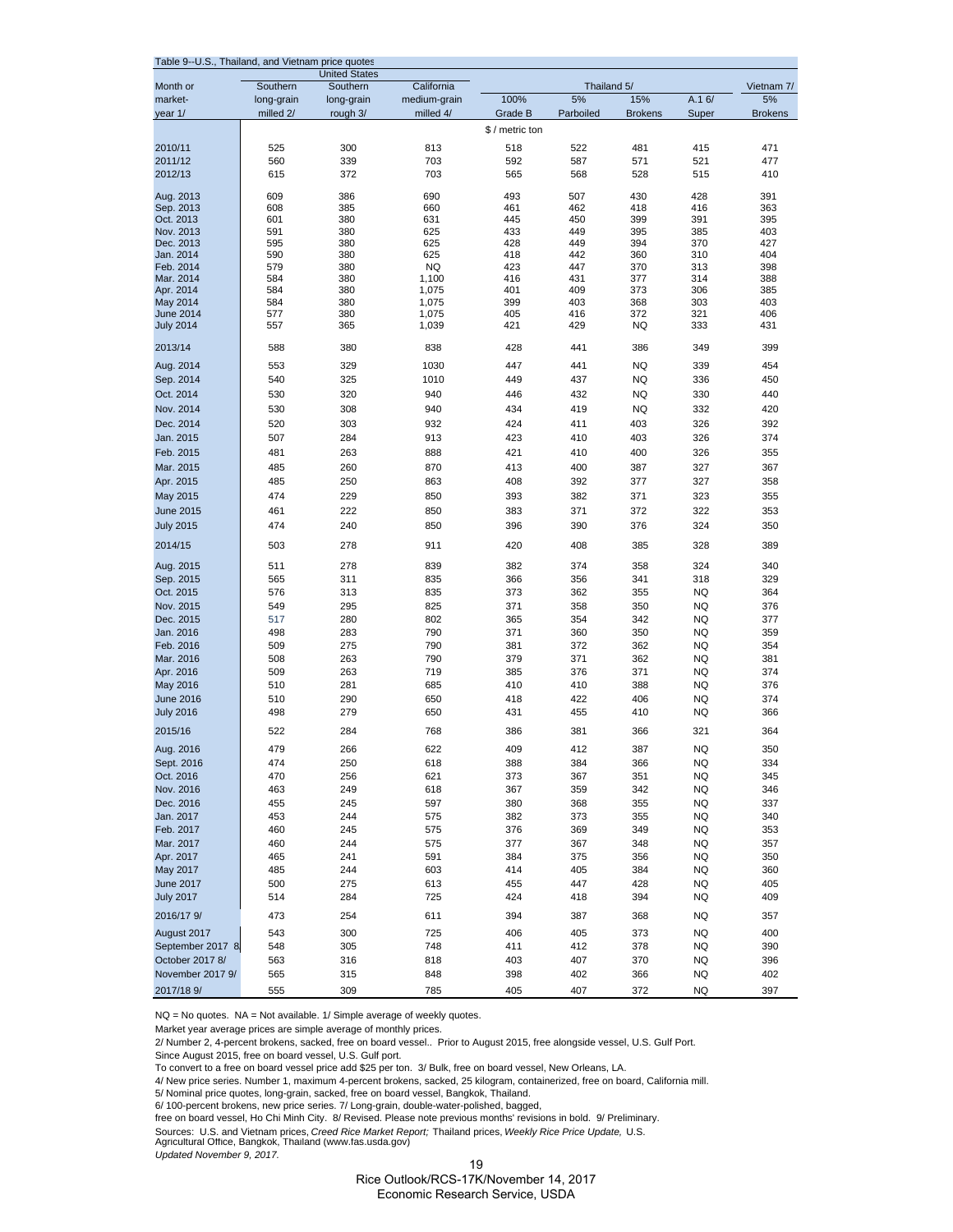| Table 10--Global rice producers: annual production, monthly revisions, and annual changes 1/ |         |         |                        |           |                   |         |          |                              |             |  |
|----------------------------------------------------------------------------------------------|---------|---------|------------------------|-----------|-------------------|---------|----------|------------------------------|-------------|--|
|                                                                                              |         | October | 2016/17 2/<br>November | Monthly   | Annual            | October | November | 2017/18 2/<br><b>Monthly</b> | Annual      |  |
| Country                                                                                      | 2016/16 | 2017    | 2017                   | revisions | changes           | 2017    | 2017     | revisions                    | changes     |  |
|                                                                                              |         |         |                        |           | 1,000 metric tons |         |          |                              |             |  |
| Afghanistan                                                                                  | 398     | 346     | 346                    | 0         | $-52$             | 325     | 325      | $\pmb{0}$                    | $-21$       |  |
| Argentina                                                                                    | 910     | 863     | 863                    | 0         | $-47$             | 880     | 834      | $-46$                        | $-29$       |  |
| Australia                                                                                    | 197     | 586     | 586                    | 0         | 389               | 630     | 630      | 0                            | 44          |  |
| Bangladesh                                                                                   | 34,500  | 34,578  | 34,578                 | 0         | 78                | 33,000  | 33,000   | 0                            | $-1,578$    |  |
| <b>Brazil</b>                                                                                | 7,210   | 8,382   | 8,383                  | 1         | 1,173             | 7,820   | 7,820    | 0                            | $-563$      |  |
| <b>Burma</b>                                                                                 | 12,160  | 12,500  | 12,500                 | $\pmb{0}$ | 340               | 12,600  | 12,600   | 0                            | 100         |  |
| Cambodia                                                                                     | 4,847   | 4,950   | 4,950                  | 0         | 103               | 5,000   | 5,000    | $\pmb{0}$                    | 50          |  |
| China                                                                                        | 145.770 | 144,850 | 144,850                | 0         | $-920$            | 144,000 | 144,000  | 0                            | $-850$      |  |
| Colombia                                                                                     | 1,400   | 1,718   | 1,718                  | 0         | 318               | 1,580   | 1,580    | 0                            | $-138$      |  |
| Cote d'Ivoire                                                                                | 1,399   | 1,335   | 1,335                  | 0         | $-64$             | 1,430   | 1,430    | $\pmb{0}$                    | 95          |  |
| Cuba                                                                                         | 272     | 335     | 335                    | 0         | 63                | 370     | 370      | 0                            | 35          |  |
| Dominican Republic                                                                           | 536     | 477     | 477                    | 0         | $-59$             | 500     | 500      | 0                            | 23          |  |
| Ecuador                                                                                      | 750     | 660     | 660                    | $\pmb{0}$ | $-90$             | 690     | 690      | $\pmb{0}$                    | 30          |  |
| Egypt                                                                                        | 4,000   | 4,800   | 4,800                  | 0         | 800               | 4,300   | 4,300    | $\pmb{0}$                    | $-500$      |  |
| <b>European Union</b>                                                                        | 2,048   | 2,069   | 2,069                  | 0         | 21                | 2,083   | 2,083    | 0                            | 14          |  |
| Ghana                                                                                        | 443     | 519     | 519                    | 0         | 76                | 519     | 519      | $\pmb{0}$                    | $\mathbf 0$ |  |
| Guinea                                                                                       | 1,351   | 1,435   | 1,435                  | 0         | 84                | 1,386   | 1,386    | $\pmb{0}$                    | $-49$       |  |
| Guyana                                                                                       | 688     | 560     | 560                    | 0         | $-128$            | 570     | 570      | 0                            | 10          |  |
| India                                                                                        | 104,408 | 110,150 | 110,150                | 0         | 5,742             | 110,000 | 107,500  | $-2,500$                     | $-2,650$    |  |
| Indonesia                                                                                    | 36,200  | 37,150  | 37,150                 | $\pmb{0}$ | 950               | 37,000  | 37,000   | $\pmb{0}$                    | $-150$      |  |
| Iran                                                                                         | 1,782   | 1,782   | 1,782                  | 0         | 0                 | 1,782   | 1,782    | 0                            | $\mathbf 0$ |  |
| Iraq                                                                                         | 110     | 173     | 173                    | 0         | 63                | 173     | 173      | 0                            |             |  |
| Japan                                                                                        | 7,670   | 7,780   | 7,780                  | 0         | 110               | 7,600   | 7,600    | 0                            | $-180$      |  |
| Korea, North                                                                                 | 1,300   | 1,600   | 1,600                  | 0         | 300               | 1,550   | 1,550    | $\pmb{0}$                    | $-50$       |  |
| Korea, South                                                                                 | 4,327   | 4,197   | 4,197                  | 0         | $-130$            | 3,900   | 3,900    | $\pmb{0}$                    | $-297$      |  |
| Laos                                                                                         | 1,925   | 1,950   | 1,950                  | 0         | 25                | 2,000   | 2,000    | 0                            | 50          |  |
| Liberia                                                                                      | 186     | 170     | 170                    | 0         | $-16$             | 170     | 170      | $\pmb{0}$                    | $\pmb{0}$   |  |
| Madagascar                                                                                   | 2,382   | 2,442   | 2,442                  | 0         | 60                | 2,048   | 2,048    | $\pmb{0}$                    | $-394$      |  |
| Malaysia                                                                                     | 1,800   | 1,820   | 1,820                  | 0         | 20                | 1,820   | 1,820    | 0                            | $\mathbf 0$ |  |
| Mali                                                                                         | 1,515   | 1,800   | 1,800                  | 0         | 285               | 1,735   | 1,735    | 0                            | $-65$       |  |
| Mexico                                                                                       | 156     | 177     | 177                    | $\pmb{0}$ | 21                | 185     | 185      | 0                            | 8           |  |
| Mozambique                                                                                   | 232     | 213     | 213                    | 0         | $-19$             | 234     | 234      | $\pmb{0}$                    | 21          |  |
| <b>Nepal</b>                                                                                 | 2,863   | 3,224   | 3,224                  | 0         | 361               | 3,250   | 3,250    | 0                            | 26          |  |
| Nigeria                                                                                      | 3,528   | 3,654   | 3,654                  | 0         | 126               | 3,654   | 3,654    | 0                            | $\mathbf 0$ |  |
| Pakistan                                                                                     | 6,800   | 6,850   | 6,850                  | 0         | 50                | 6,900   | 6,900    | $\pmb{0}$                    | 50          |  |
| Paraguay                                                                                     | 450     | 502     | 502                    | 0         | 52                | 643     | 643      | 0                            | 141         |  |
| Peru                                                                                         | 2,174   | 2,325   | 2,185                  | $-140$    | 11                | 2,446   | 2,446    | 0                            | 261         |  |
| Philippines                                                                                  | 11,000  | 11,686  | 11,686                 | 0         | 686               | 11,200  | 11,200   | 0                            | $-486$      |  |
| <b>Russia</b>                                                                                | 722     | 703     | 703                    | 0         | $-19$             | 700     | 650      | $-50$                        | $-53$       |  |
| Sierra Leone                                                                                 | 801     | 801     | 801                    | $\Omega$  | $\Omega$          | 756     | 756      | $\Omega$                     | $-45$       |  |
| Sri Lanka                                                                                    | 3,294   | 1,997   | 1,997                  | $\pmb{0}$ | $-1,297$          | 2,900   | 2,900    | $\pmb{0}$                    | 903         |  |
| Taiwan                                                                                       | 1,112   | 1,144   | 1,144                  | 0         | 32                | 1,144   | 1,144    | 0                            | $\pmb{0}$   |  |
| Tanzania                                                                                     | 1,782   | 1,848   | 1,848                  | 0         | 66                | 1,848   | 1,848    | 0                            | $\pmb{0}$   |  |
| Thailand                                                                                     | 15,800  | 19,200  | 19,200                 | 0         | 3,400             | 20,400  | 20,400   | 0                            | 1,200       |  |
| <b>Turkey</b>                                                                                | 500     | 500     | 500                    | 0         | 0                 | 520     | 520      | 0                            | 20          |  |
| Uganda                                                                                       | 150     | 150     | 150                    | 0         | 0                 | 150     | 150      | 0                            | $\pmb{0}$   |  |
| <b>United States</b>                                                                         | 6,133   | 7,117   | 7,117                  | 0         | 984               | 5,670   | 5,664    | -6                           | $-1,453$    |  |
| Uruguay                                                                                      | 913     | 987     | 987                    | 0         | 74                | 960     | 960      | 0                            | $-27$       |  |
| Venezuela                                                                                    | 340     | 305     | 305                    | 0         | $-35$             | 290     | 290      | 0                            | $-15$       |  |
| Vietnam                                                                                      | 27,584  | 27,971  | 27,550                 | $-421$    | $-34$             | 28,450  | 28,450   | 0                            | 900         |  |
| Subtotal<br><b>Others</b>                                                                    | 468,818 | 483,331 | 482,771                | (560)     | 13,953            | 479,761 | 477,159  | (2,602)                      | (5,612)     |  |
|                                                                                              | 3,751   | 3,794   | 3,794                  | 0         | 43                | 4,036   | 4,036    | 0                            | 242         |  |
| World total                                                                                  | 472,569 | 487,125 | 486,565                | -560      | 13,996            | 483,797 | 481,195  | $-2,602$                     | $-5,370$    |  |
|                                                                                              |         |         |                        |           |                   |         |          |                              |             |  |

-- Not reported. 1/ Market year production on a milled basis. 2/ Projected.<br>Source: *Production, Supply, & Distribution Online Data Base,* USDA, Foreign Agricultural Service, http://www.fas.usda.gov/psdonline/psdHome.aspx. *Updated November 9, 2017.*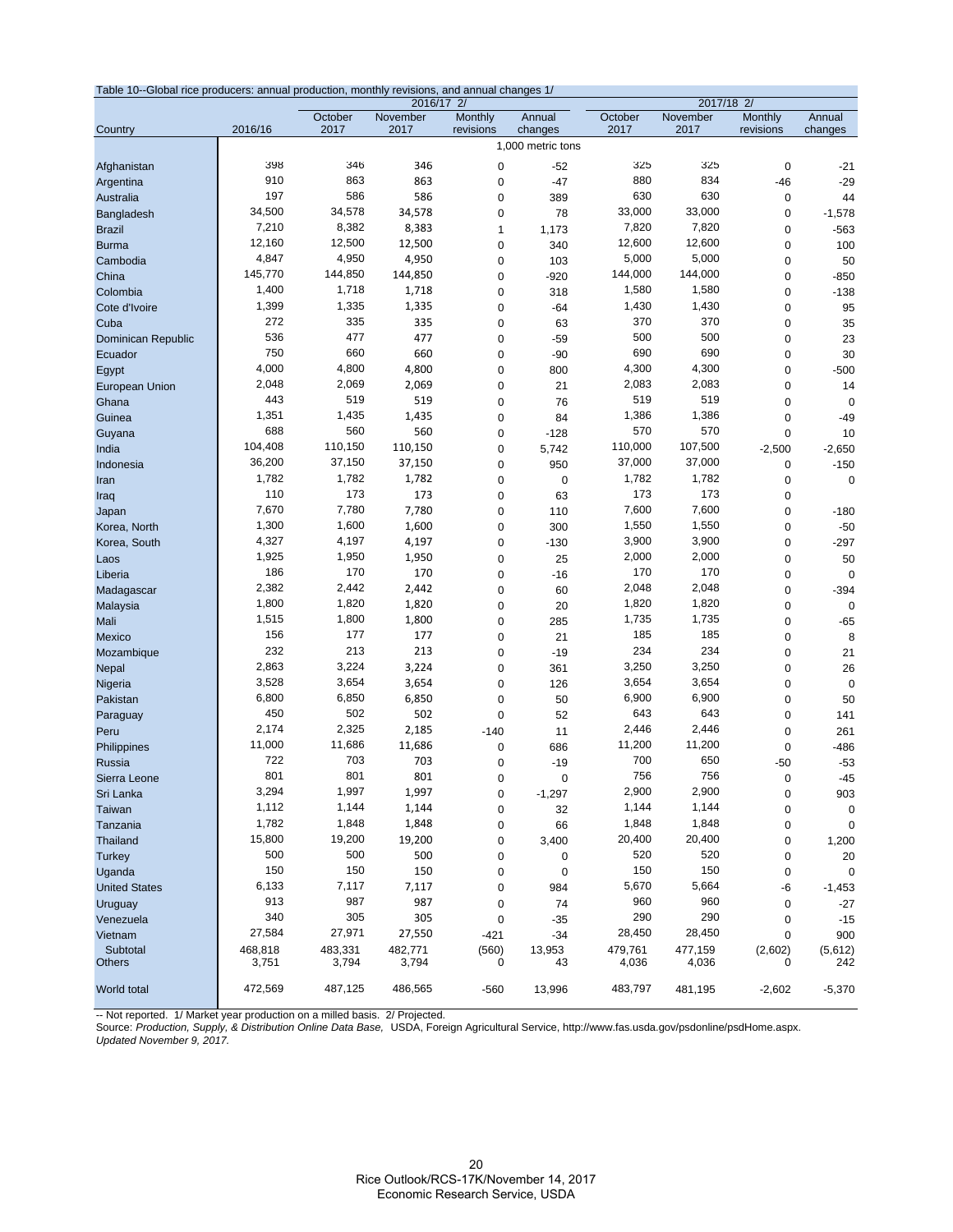| Table 11--Global rice exporters; calendar year exports, monthly revisions, and annual changes |                                  |         |          |             |                |         |          |             |             |  |  |
|-----------------------------------------------------------------------------------------------|----------------------------------|---------|----------|-------------|----------------|---------|----------|-------------|-------------|--|--|
|                                                                                               |                                  | 2017 1/ |          |             |                | 2018 1/ |          |             |             |  |  |
|                                                                                               |                                  | October | November | Monthly     | Annual         | October | November | Monthly     | Annual      |  |  |
| Country                                                                                       | 2016                             | 2017    | 2017     | revisions   | changes        | 2017    | 2017     | revisions   | changes     |  |  |
|                                                                                               | 1,000 metric tons (milled basis) |         |          |             |                |         |          |             |             |  |  |
|                                                                                               |                                  |         |          |             |                |         |          |             |             |  |  |
| Argentina                                                                                     | 527                              | 550     | 500      | $-50$       | $-27$          | 450     | 450      | 0           | $-50$       |  |  |
| Australia                                                                                     | 165                              | 180     | 180      | $\mathbf 0$ | 15             | 325     | 325      | $\mathbf 0$ | 145         |  |  |
| <b>Brazil</b>                                                                                 | 641                              | 650     | 650      | $\Omega$    | 9              | 650     | 650      | 0           | $\Omega$    |  |  |
| <b>Burma</b>                                                                                  | 1,300                            | 2,400   | 2,800    | 400         | 1,500          | 2,100   | 2,600    | 500         | $-200$      |  |  |
| Cambodia                                                                                      | 1,150                            | 1,350   | 1,350    | $\mathbf 0$ | 200            | 1,250   | 1,250    | 0           | $-100$      |  |  |
| China                                                                                         | 368                              | 900     | 1,100    | 200         | 732            | 1,000   | 1,100    | 100         | 0           |  |  |
| Cote d'Ivoire                                                                                 | 25                               | 30      | 30       | $\mathbf 0$ | 5              | 30      | 30       | $\mathbf 0$ | $\mathbf 0$ |  |  |
| Egypt                                                                                         | 200                              | 100     | 100      | $\mathbf 0$ | $-100$         | 100     | 100      | 0           | $\mathbf 0$ |  |  |
| <b>European Union</b>                                                                         | 270                              | 300     | 300      | $\mathbf 0$ | 30             | 280     | 280      | 0           | $-20$       |  |  |
| Guinea                                                                                        | 80                               | 80      | 80       | $\mathbf 0$ | $\mathbf 0$    | 80      | 80       | 0           | $\mathbf 0$ |  |  |
| Guyana                                                                                        | 460                              | 430     | 430      | $\Omega$    | $-30$          | 450     | 450      | 0           | 20          |  |  |
| India                                                                                         | 10,040                           | 11,200  | 11,400   | 200         | 1,360          | 11,800  | 11,600   | $-200$      | 200         |  |  |
| Japan                                                                                         | 50                               | 75      | 55       | $-20$       | 5              | 80      | 60       | $-20$       | 5           |  |  |
| Kazakhstan                                                                                    | 41                               | 50      | 50       | $\mathbf 0$ | 9              | 60      | 60       | $\mathbf 0$ | 10          |  |  |
| Pakistan                                                                                      | 4,000                            | 3,900   | 3,600    | $-300$      | $-400$         | 4,100   | 3,800    | $-300$      | 200         |  |  |
| Paraguay                                                                                      | 557                              | 470     | 500      | 30          | $-57$          | 500     | 520      | 20          | 20          |  |  |
| Peru                                                                                          | 50                               | 60      | 40       | $-20$       | $-10$          | 50      | 50       | 0           | 10          |  |  |
| Russia                                                                                        | 198                              | 180     | 180      | $\mathbf 0$ | $-18$          | 180     | 170      | $-10$       | $-10$       |  |  |
| Senegal                                                                                       | 10                               | 10      | 10       | $\mathbf 0$ | $\mathbf 0$    | 10      | 10       | 0           | $\mathbf 0$ |  |  |
| South Africa                                                                                  | 145                              | 120     | 120      | $\mathbf 0$ | $-25$          | 120     | 120      | 0           | $\mathbf 0$ |  |  |
| Surinam                                                                                       | 40                               | 45      | 45       | $\mathbf 0$ | 5              | 45      | 45       | 0           | $\mathbf 0$ |  |  |
| Tanzania                                                                                      | 30                               | 40      | 40       | $\mathbf 0$ | 10             | 30      | 30       | $\mathbf 0$ | $-10$       |  |  |
| Thailand                                                                                      | 9,867                            | 10,500  | 11,000   | 500         | 1,133          | 10,000  | 10,200   | 200         | $-800$      |  |  |
| <b>Turkey</b>                                                                                 | 55                               | 75      | 60       | $-15$       | 5              | 50      | 50       | 0           | $-10$       |  |  |
| Uganda                                                                                        | 40                               | 40      | 40       | $\mathbf 0$ | 0              | 40      | 40       | 0           | $\Omega$    |  |  |
| <b>United States</b>                                                                          | 3,373                            | 3,550   | 3,500    | $-50$       | 127            | 3,450   | 3,450    | 0           | $-50$       |  |  |
| Uruguay                                                                                       | 996                              | 925     | 1,000    | 75          | $\overline{4}$ | 900     | 900      | $\Omega$    | $-100$      |  |  |
| Venezuela                                                                                     | 100                              | 40      | 40       | $\mathbf 0$ | $-60$          | 30      | 30       | 0           | $-10$       |  |  |
| Vietnam                                                                                       | 5,088                            | 6,000   | 6,200    | 200         | 1,112          | 6,000   | 6,300    | 300         | 100         |  |  |
| Subtotal                                                                                      | 39,866                           | 44,250  | 45,400   | 1,150       | 5,534          | 44,160  | 44,750   | 590         | $-650$      |  |  |
| Other                                                                                         | 262                              | 307     | 313      | 6           | 51             | 259     | 352      | 93          | 39          |  |  |
|                                                                                               |                                  |         |          |             |                |         |          |             |             |  |  |
| World total                                                                                   | 40,128                           | 44,557  | 45,713   | 1,156       | 5,585          | 44,419  | 45,102   | 683         | $-611$      |  |  |
| U.S. Share                                                                                    | 8.4%                             | 8.0%    | 7.7%     |             |                | 7.8%    | 7.6%     |             |             |  |  |

-- Not reported. Note: All trade data are reported on a calendar year basis.

1/ Projected.

Source: *Production, Supply, & Distribution Online Data Base,* USDA, Foreign Agricultural Service, http://www.fas.usda.gov/psdonline/psdHome.aspx. *Last updated November 9, 2017.*